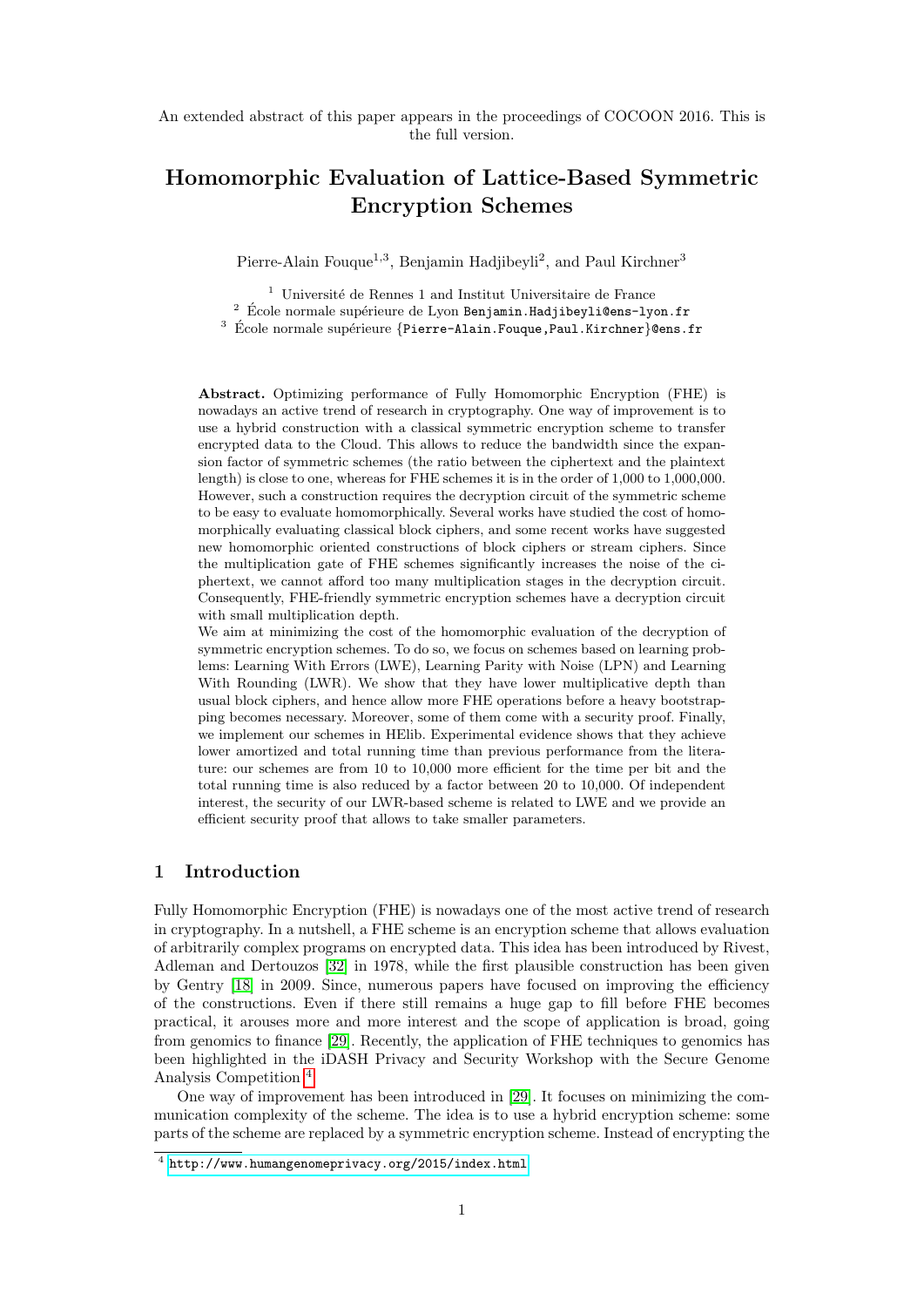data under the FHE scheme, the client will only encrypt its symmetric key under the FHE scheme, and encrypt its data under the symmetric scheme. The cloud will then homomorphically evaluate the decryption of the symmetric scheme on the symmetrically encrypted data and the homomorphically encrypted symmetric key, to get a ciphertext corresponding to a homomorphic encryption of the data.

Clearly, such a construction has low communication complexity, since the only online data transfer is made under the symmetric scheme. However, the cloud might pay a huge cost at the homomorphic evaluation of the symmetric decryption. Thus, one can look for the most FHE-friendly symmetric encryption scheme to use in the hybrid construction.

Being FHE-friendly consists in optimizing several criteria. First, as the application we gave suggests, we want a scheme with a small expansion factor, so that the communication complexity stays low. Then, other criteria depend on the FHE construction we are building upon. All current FHE schemes are based on variants of Gentry's initial idea: ciphertext consists of encryption of data with noise, and homomorphic operations increase this noise. When the upper bound of noise is reached, one has to bootstrap, to reduce the noise to its initial level. Typically, functions are represented as arithmetic circuits and multiplications have a far higher cost than additions in terms of noise. Thus, we will want to minimize the multiplicative depth of the decryption circuit of our symmetric scheme. In addition, we will also take into account the total running time of our homomorphic evaluation step. This metric highly depends on the chosen FHE scheme, but multiplications often happen to be the main bottleneck again.

Our Contributions. In this paper, we focus on symmetric schemes having shallow decryption circuits. We study the problem of building secure symmetric encryption scheme with constant or small decryption circuit, namely with small multiplication depth. Contrary to the direction followed by many recent work, that tweak block ciphers or stream ciphers [\[3,](#page-20-0)[11\]](#page-21-2), our approach is related to provable security. Indeed, we notice that one can construct lattice-based schemes with very small decryption circuit and then, we evaluate the performances of our schemes using HElib to compare them with other symmetric ciphers. Finally, we try to use HElib features (full packing and parallelization) in order to achieve better performances. We describe two kinds of ciphers: the first family has its security related to the difficulty of solving the LPN problem in specific instances, while the second family has a *security proof* based on the LWE problem. The first construction is similar to symmetric cryptography since we do not have a clean security proof and consequently, we provide a more thorough security analysis. However, the security seems to be easier to understand than ad-hoc constructions usually used in symmetric cryptography, since the security problem on which the scheme is based can be formally stated. We present a very efficient construction specifically tailored to this problem to secure our construction from Arora-Ge type of attack on LPN. The performance of the schemes from this family can be 10 times more efficient than the most efficient previous cipher. For the second family, we have a rigorous security proof related to LWE, while the scheme is based on LWR. The performance of the second family can be very efficient, about 10,000 times faster, but the caveat is that the decrypted plaintext contains random bits in the least significant bits if we do not compute homomorphically the truncation using the costly ExtractDigits function. Therefore, if we want to remove the erroneous bits, the performances become equivalent to previous ciphers, while being more efficient than AES. In some cases, one can compute with such noise without having to remove it.

We notice that contrary to what is claimed in many works [\[29\]](#page-21-1), it is not necessary to re-encrypt the symmetrically-encrypted ciphertext using the FHE scheme when the server receives the data. We show in appendix [3.2](#page-6-0) that the evaluation of the homomorphic decryption procedure gives ciphertexts encrypted with FHE. This improves the performance of the scheme, since we homomorphically evaluate the function that maps the key  $K$  to the  $Dec(K, c)$ , given the ciphertext c and some multiplications in Dec will be simplified once c is known.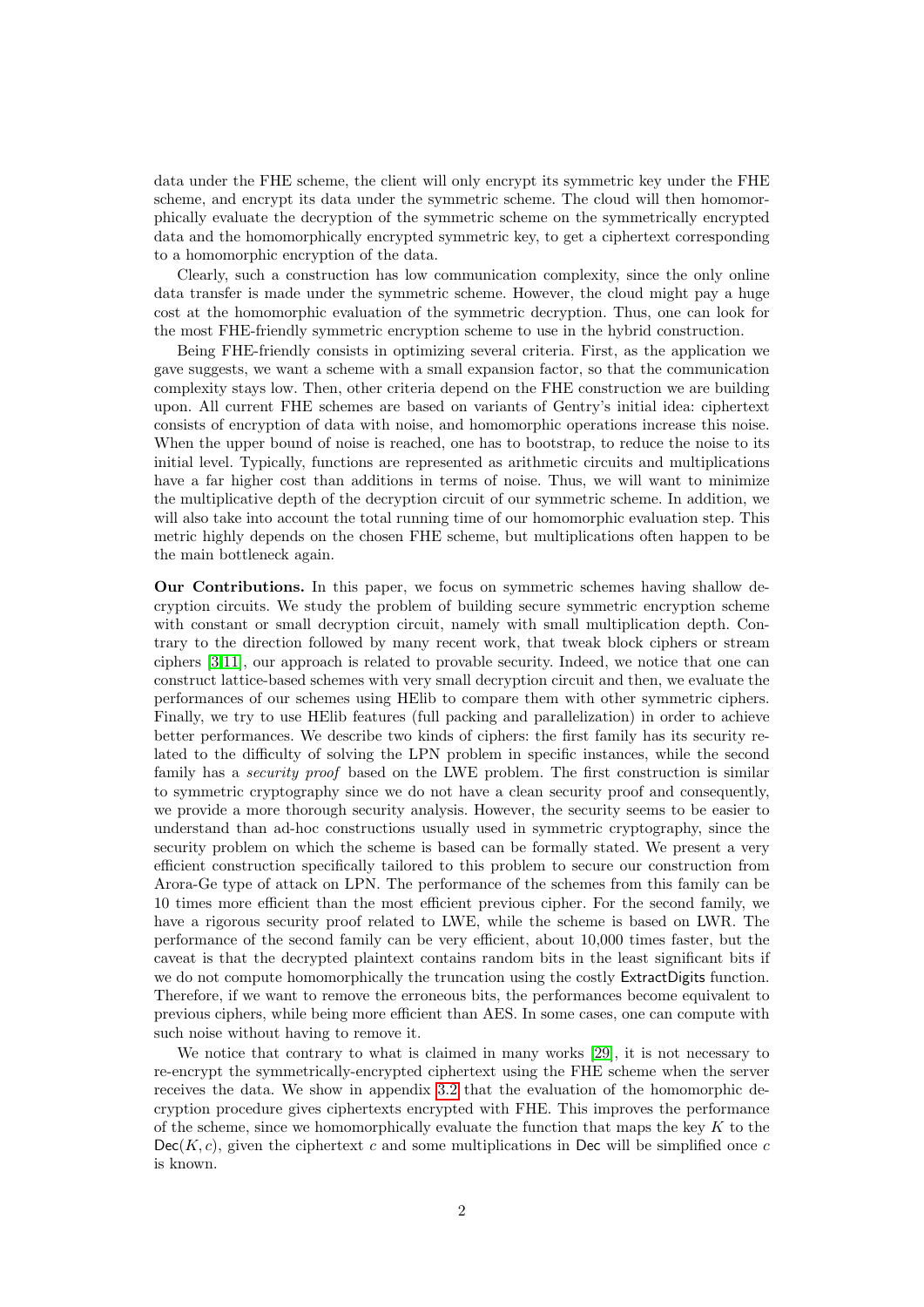Then, we describe our efficient FHE-friendly symmetric schemes. We chose to use schemes based on lattices, and more precisely on learning problems. Our results show that we can get circuits with very small multiplication depth for the decryption algorithms of these schemes. In addition, their security relies on hard problems or on hard instances of lattice problems in the worst cases, as opposed to usual block ciphers.

We first present a scheme whose security is based on the Learning Parity With Noise problem (LPN) introduced in [\[20\]](#page-21-3). We have to specify an error correcting code (ECC) for this scheme so that the decryption circuit is small. We choose to use a repetition code in order to simplify the decoding and reduce its circuit in term of multiplications <sup>[5](#page-2-0)</sup>. However, removing decryption failures makes the scheme vulnerable to the Arora-Ge [\[6\]](#page-20-1) attack and in order to avoid its most efficient variant  $[2]$  using Gröbner basis algorithms, we use a very efficient transformation, similar to random local function [\[5\]](#page-20-3), which increases the algebraic degree of the polynomials system. We provide a detailed analysis of this attack. The function we propose is also very similar to [\[1\]](#page-20-4) and we can show that our construction achieves better influence parameters, but it has higher complexity class since we need a logarithmic depth circuit.

Then, we introduce another scheme whose security is based on the Learning With Rounding problem (LWR) and a very similar version whose security relies directly on the Learning With Errors (LWE) problem. In order to encrypt many bits using small parameters, we provide a direct proof from LWE to the security of the scheme. We do not rely on any reduction from LWE to LWR since the first reduction given by Banerjee et al. [\[7\]](#page-20-5) requires exponential parameters and the one by Alwen et al. [\[4\]](#page-20-6) requires parameter linear in the number of samples. Here, our reduction is only logarithmic in the number of samples.

Furthermore, we extend both schemes to their ring versions. In this case, we optimized the number of multiplications using a FFT algorithm in order to compute the polynomial multiplications. Finally, we extend them to their module versions, which generalizes standard and ring versions.

Along with a theoretical analysis, we provide implementations of the homomorphic evaluation of our schemes in HElib, in order to make practical comparisons. While the homomorphic evaluation of AES went down to 11 milliseconds per bit [\[19\]](#page-21-4) and LowMC, a block cipher designed to be FHE-friendly (and whose security has recently been called into question [\[13,](#page-21-5)[14\]](#page-21-6)), went down to 3 milliseconds per bit [\[3\]](#page-20-0), which was the best so far, we go under a millisecond per bit (with the module version of our LPN scheme). In some scenario, our performance for the scheme based on LWR are drastically better if we allow FHE-encrypted plaintexts to contain noise in the least significant bits. Moreover, our schemes are a lot more flexible, in the sense that they need smaller FHE parameters, and while these performance were amortized over a computation taking several minutes, the evaluation of our schemes takes only from a second to a minute.

Related work. Numerous papers have presented homomorphic evaluations of block ciphers. It has started in [\[19\]](#page-21-4), where AES has been chosen as a benchmark for measuring the performance of HElib. Then, performance has been improved in [\[28\]](#page-21-7). AES has then been used as benchmark for comparing FHE schemes in [\[12,](#page-21-8)[15\]](#page-21-9). Similarly, Simon has been used to compare FHE schemes [\[26\]](#page-21-10). Recently, the problem has been taken the other way round, with works trying to find the most FHE-friendly block cipher. First, a lightweight block cipher like Prince has been suggested and evaluated [\[16\]](#page-21-11). Then, a new block cipher, LowMC, has been designed specifically for this kind of application [\[3\]](#page-20-0), as well as for multi-party computations and zero-knowledge proofs. Finally, using stream ciphers has also been proposed [\[11\]](#page-21-2).

Organization of the paper. In [section 2](#page-3-0) we recall definitions about symmetric encryption and Lattice problems in Cryptography. Then we introduce in [section 4](#page-7-0) our symmetric schemes based on learning problems: LPN, LWR and LWE. In App. [3.2,](#page-6-0) we explain how we

<span id="page-2-0"></span><sup>&</sup>lt;sup>5</sup> More complex ECC exist with constant decoding such as [\[21\]](#page-21-12) but they are only interesting from an asymptotic point of view.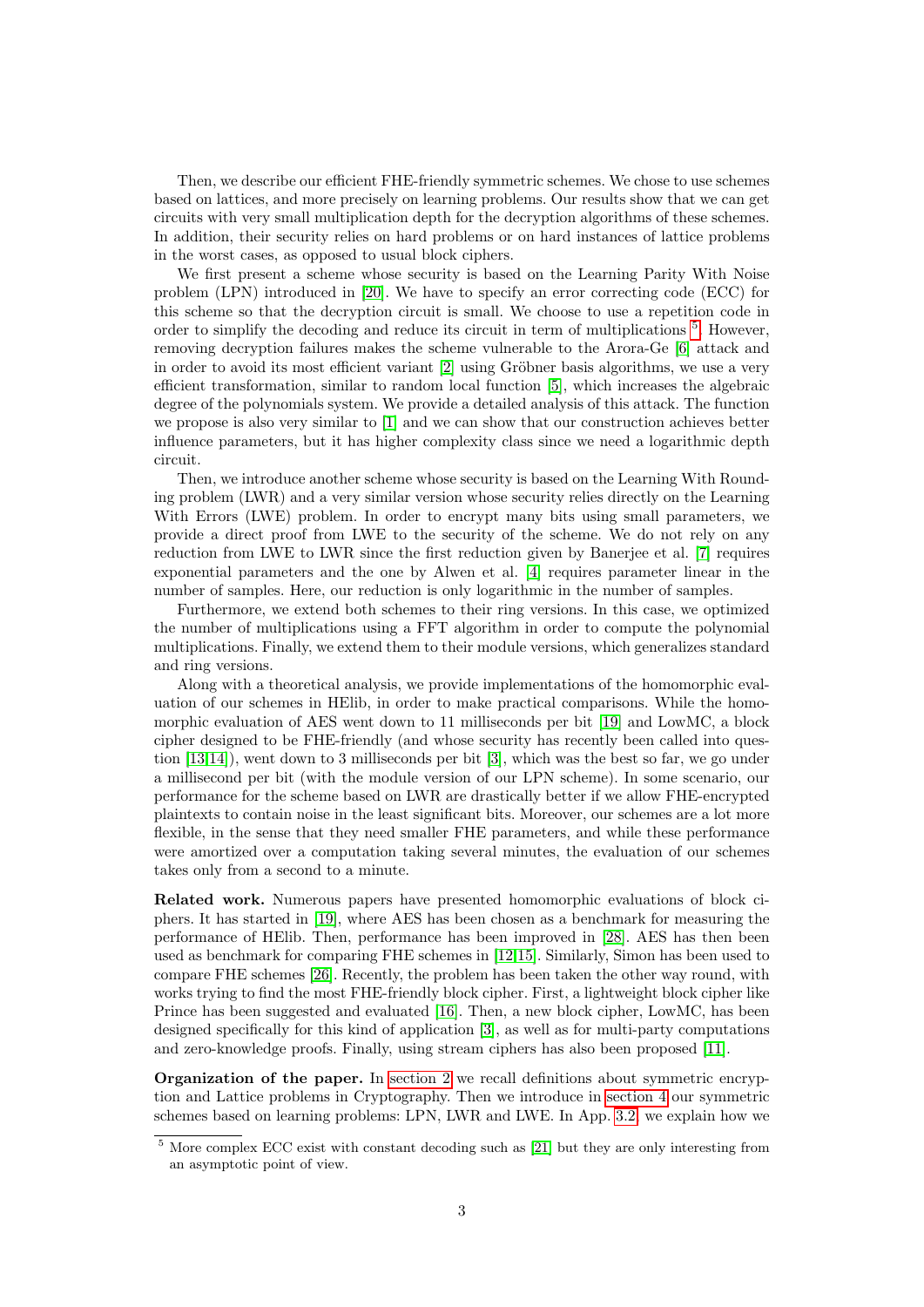use homomorphic operation more efficiently. The security analysis of the schemes are proved in the final version. In this version, we also describe the efficiency of our schemes.

# <span id="page-3-0"></span>2 Preliminaries

We recall basic definitions about symmetric encryption and lattice assumptions on which the security of our symmetric and homomorphic schemes is based.

### 2.1 Symmetric Encryption

We will say that a function of  $k$  (from positive integers to positive real numbers) is negligible if it approaches zero faster than any inverse polynomial, and noticeable if it is larger than some inverse polynomial (for infinitely many values of  $k$ ).

**Definition 1.** A symmetric encryption scheme is a tuple (Gen, Enc. Dec) of Probabilistic Polynomial-time (PPT) algorithms as follows:

- $-$  Gen(1<sup> $\lambda$ </sup>): given a security parameter  $\lambda$ , output a secret key k;
- $-$  Enc(k, m): given a key k and a message m, output a ciphertext c:
- $-$  Dec $(k, c)$ : given a key k and a ciphertext c, output a message m';

which satisfy the following correctness property: if  $k := Gen(1^{\lambda})$ , then for all messages m,  $Pr[Dec(k, Enc(k, m)) \neq m]$  is negligible (in  $\lambda$ ).

For the sake of clarity, we will often write the key as a subscript and the scheme name as a superscript of our algorithms, like in  $Enc_k^S$ .

**Definition 2.** A symmetric encryption scheme  $S$  is said to be semantically secure (or to have indistinguishable encryptions) if for all PPT A and for all messages m, it holds that

 $\left| \Pr[\mathcal{A}(\mathsf{Enc}_{k}^{S}(m), 1^{\lambda}) = 1] - \Pr[\mathcal{A}(\mathsf{Enc}_{k}^{S}(0), 1^{\lambda}) = 1] \right|$ 

is negligible (in  $\lambda$ ).

Indeed, semantic security is implied by the following property, which will be satisfied by our schemes.

**Definition 3.** A symmetric encryption scheme S is said to have pseudo-random ciphertexts (or to have ciphertexts indistinguishable from random) if no  $PPTA$  can distinguish between ciphertexts from the scheme and the uniform distribution, i.e. for all  $PPT\mathcal{A}$  and for all messages m, it holds that

$$
\left| \Pr[\mathcal{A}(\mathsf{Enc}_{k}^{S}(m), 1^{\lambda}) = 1] - \Pr[\mathcal{A}(r, 1^{\lambda}) = 1] \right|
$$

is negligible (in  $\lambda$ ), where r is drawn randomly over the ciphertext space.

Most symmetric encryption schemes are based on a construction called block cipher. A block cipher is a keyed permutation working on fixed-length block. Formally, a block cipher E takes as input a key K of length k and a string m of length n and outputs a string c of length n. It is required that each function  $E_K : m \to E(K,m)$  is invertible. To construct an encryption scheme from these building blocks, one has to define what is called a mode of operation.

# 2.2 Learning Problems

Given a finite set S and a probability distribution D on  $S, s \leftarrow D$  denotes the drawing of an element of S according to D and  $s \leftarrow S$  denotes the random drawing of an element of S endowed with the uniform probability distribution.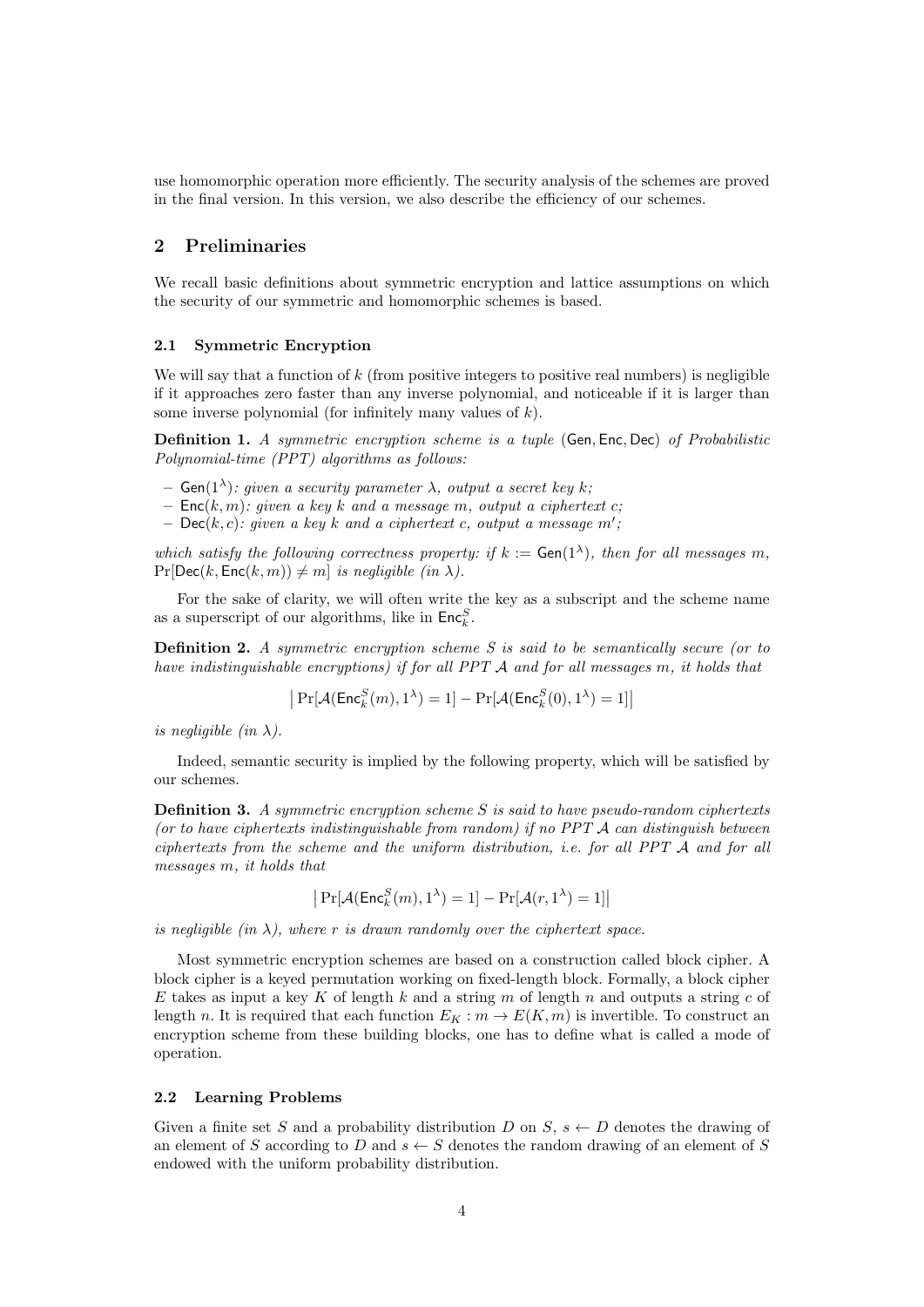Learning With Errors. The Gaussian distribution with standard deviation  $\sigma$  is defined on R by the density function  $\frac{1}{\sqrt{2}}$  $\frac{1}{2\pi\sigma}\exp(-\frac{1}{2}(\frac{x}{\sigma})^2).$ 

The Learning With Errors problem (LWE) has been introduced in [\[31\]](#page-21-13). For  $s \in \mathbb{Z}_q^k$ , the LWE distribution  $D_{s,\chi}^{LWE}$  is defined over  $\mathbb{Z}_q^k \times \mathbb{Z}_q$  and consists in samples  $(a, \langle a, s \rangle + e)$  where  $a \leftarrow \mathbb{Z}_q^k$  and  $e \leftarrow \chi$  for some distribution  $\chi$  over  $\mathbb{Z}_q$ . Typically,  $\chi$  is taken to be some integral Gaussian distribution when assuming that LWE is hard. As in most works [\[31\]](#page-21-13), we will consider here rounded Gaussian distributions: it basically consists in sampling a Gaussian distribution, reducing the result modulo 1, multiplying it by  $q$  and rounding it to the nearest integer. LWE consists, for s chosen according to some distribution over  $\mathbb{Z}_q^k$  (typically, the uniform distribution), in distinguishing between any desired number of samples from  $D_{s,\chi}^{LWE}$ and the same number of samples drawn from the uniform distribution over  $\mathbb{Z}_q^k \times \mathbb{Z}_q$ . For rounded Gaussian distributions, LWE is usually considered to be hard when the standard rounded Gaussian distributions,<br>deviation σ verifies σ >  $\sqrt{k}$  [\[31\]](#page-21-13).

LWE can be extended into a ring version RLWE [\[27\]](#page-21-14). Let  $R = \mathbb{Z}[X]/(P(X))$  for a monic irreducible polynomial P of degree k, and let  $R_q = R/qR$ . Generally, P is chosen to be some power-of-two cyclotomic polynomial, which are of the form  $X^{2^z} + 1$ . For an element  $s \in R_q$ , we define the RLWE distribution  $D_{s,\chi}^{RLWE}$  over  $R_q \times R_q$  by samples  $(a, a.s + e)$  where  $a \leftarrow R_q$ and  $e \leftarrow \chi^k$  where  $\chi^k$  consists in k independent samples from  $\chi$  and e is interpreted as an element of  $R_q$ . The Ring-LWE problem (RLWE) similarly consists, for s drawn according to some distribution over  $R_q$ , in distinguishing  $D_{s,\chi}^{RLWE}$  from the uniform distribution over  $R_q \times R_q$ .

We will also use the Module-LWE problem (MLWE). It has been introduced in [\[10\]](#page-21-15) under the name of GLWE, for General LWE. However, we will call it MLWE as in [\[25\]](#page-21-16), because it indeed corresponds to introducing a module structure over LWE. For an element  $s \in R_q^k$ , where the underlying ring polynomial has degree d, we define the MLWE distribution  $D_{s,\chi}^{MLWE}$  over  $R_q^k \times R_q$  by samples  $(a, \langle a.s \rangle + e)$  where  $a \leftarrow R_q^k$  and  $e \leftarrow \chi^d$  is interpreted as an element of  $R_q$ . MLWE generalizes LWE and RLWE: LWE corresponds to the case where  $d = 1$  and RLWE corresponds to the case where  $k = 1$ .

By a standard hybrid argument, LWE can be extended to several secrets. It can be shown that the problem which consists in distinguishing samples  $(a, \langle a, s_1 \rangle + e_1, \ldots, \langle a, s_n \rangle +$  $(e_n) \in \mathbb{Z}_q^k \times \mathbb{Z}_q^n$  from the uniform distribution over  $\mathbb{Z}_q^k \times \mathbb{Z}_q^n$ , where each  $s_j \in \mathbb{Z}_q^k$  is chosen independently for any  $n = poly(k)$ , is at least as hard as LWE for a single secret s. An analogous statement can be shown for RLWE and MLWE.

Finally, the LWE [\[31\]](#page-21-13), RLWE [\[27\]](#page-21-14) and MLWE [\[25\]](#page-21-16) hardness assumptions have been reduced to standard lattice assumptions. The security of MLWE seems to be intermediate between the security of LWE based on hardness results in arbitrary lattices and the security of RLWE in ideal lattices.

Learning Parity With Noise. We denote by  $\mathcal{B}_\eta$  the Bernoulli distribution of parameter  $\eta \in [0,1],$  i.e. a bit  $b \leftarrow \mathcal{B}_\eta$  is chosen such that  $\Pr[b=1] = \eta$  and  $\Pr[b=0] = 1 - \eta$ . The Learning Parity with Noise problem (LPN) basically consists in LWE for  $q = 2$ . The distribution  $\chi$  chosen over  $\mathbb{Z}_2$  will correspond to a Bernoulli distribution. We extend LPN to RLPN and MPLN. The only difference is that the underlying polynomial will not be cyclotomic anymore, but some irreducible polynomial modulo 2. Similarly, these problems are also extended to a polynomial number of secrets. The main difference between LWE and LPN is that the security of LPN remains heuristic because no reduction has been made so far to lattice problems.

Learning With Rounding. The Learning With Rounding problem (LWR) has been introduced in [\[7\]](#page-20-5) as a derandomization of LWE. The idea is to replace the addition of a random noise by a rounding function.

Let k be the security parameter and moduli  $q \geq p \geq 2$  be integers. We define the function  $\lfloor . \rceil_p : \mathbb{Z}_q \to \mathbb{Z}_p$  by  $\lfloor x \rceil_p = \lfloor (p/q) . \bar{x} \rceil$ , where  $\bar{x}$  is an integer congruent to x mod q.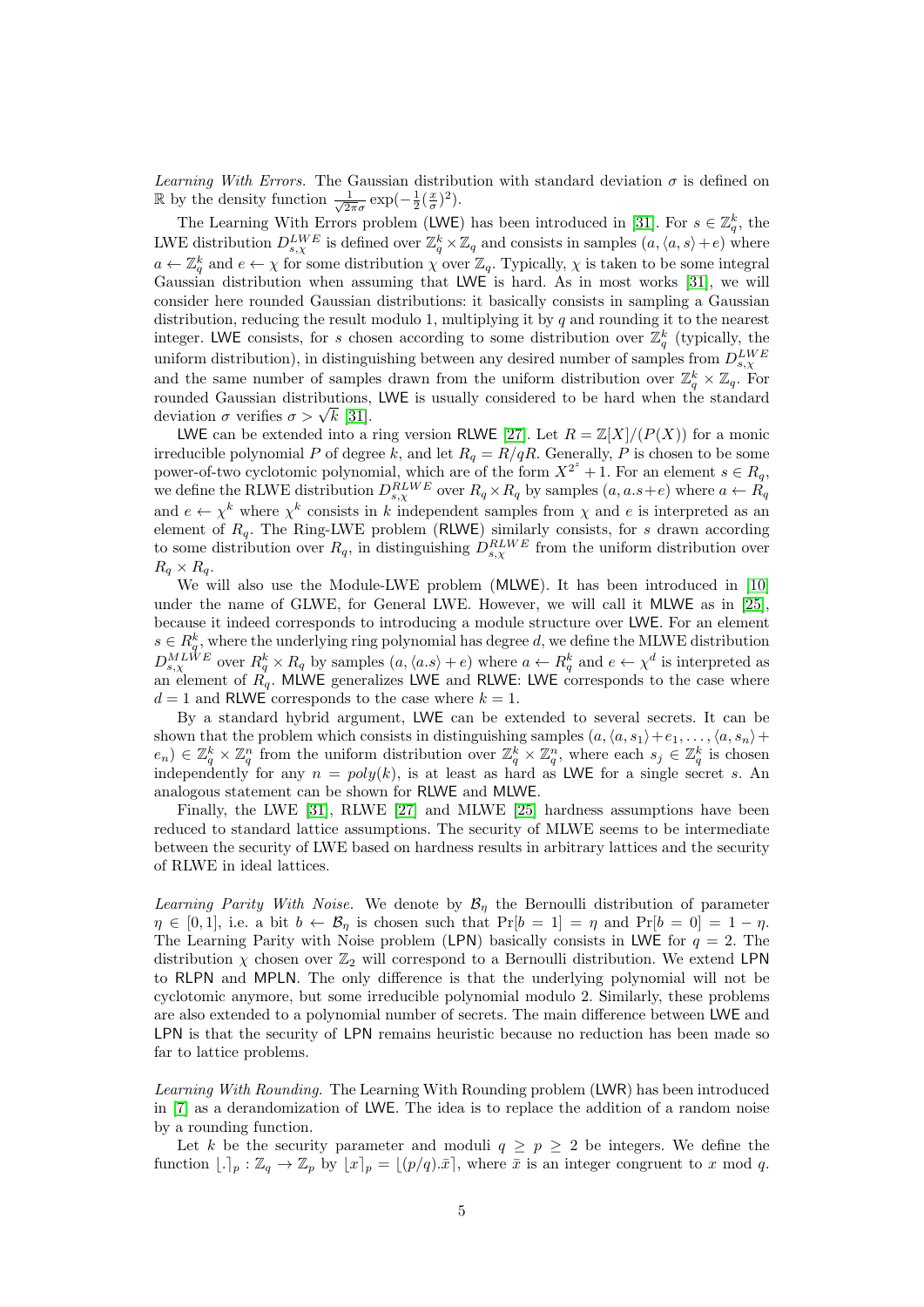We extend  $\lfloor . \rceil_p$  component-wise to vectors and matrices over  $\mathbb{Z}_q$ . Let R denote the cyclotomic polynomial ring  $R = \mathbb{Z}[z]/(z^k + 1)$  for k a power of two. For any modulus q, we define the quotient ring  $R_q = R/qR$  and extend  $\lfloor . \rceil_p$  coefficient-wise to it. Note that we can use any common rounding method, like the floor or ceiling functions. In our implementations, we will indeed use the floor functions, because it is equivalent to dropping the least-significant digits in base 2 when  $q$  and  $p$  are both powers of 2.

For a vector  $s \in \mathbb{Z}_q^k$ , the LWR distribution  $D_s^{LWR}$  is defined over  $\mathbb{Z}_q^k \times \mathbb{Z}_p$  by elements  $(a, \lfloor \langle a, s \rangle \rfloor_p)$  with  $a \leftarrow \mathbb{Z}_q^k$ . For a vector  $s \in R_q$ , the ring-LWR (RLWR) distribution  $D_s^{RLWR}$ is defined over  $R_q \times R_p$  by elements  $(a, \lfloor a.s \rfloor_p)$  with  $a \leftarrow R_q$ . And for a vector  $s \in R_q^k$ , the module-LWR (MLWR) distribution  $D_s^{MLWR}$  is defined over  $R_q^k \times R_p$  by elements  $(a, \lfloor \langle a.s \rangle \rfloor_p)$ with  $a \leftarrow R_q^k$ .

For a given distribution D over  $s \in \mathbb{Z}_q^k$ , LWR consists in distinguishing between any desired number of independent samples from  $D_s^{LWR}$  and the same number of samples drawn uniformly and independently from  $\mathbb{Z}_q^k \times \mathbb{Z}_p$ . RLWR and MLWR are defined analogously. All these problems can be extended to several secrets, as stated for LWE.

The security of LWR has been reduced to the one of LWE when  $q/p$  is exponential in k by [\[7\]](#page-20-5), and when  $q/p$  is polynomial in k and linear in the number of samples by [\[4\]](#page-20-6).

# 3 Fully-Homomorphic Encryption (FHE)

While classical encryption aims at preserving the privacy of information, homomorphic encryption aims, in addition, at making some computation on the encrypted data.

### 3.1 FHE Definitions

Formally, we have a message space  $M$  with a set of functions  $f$  we would like to compute on messages, and we want an algorithm which efficiently computes functions  $f'$  on the ciphertext space C such that  $\mathsf{Dec}(f'(\{c_i\}_i)) = f(\{\mathsf{Dec}(c_i)\}_i)$ . Thus, we want the decryption function to be a homomorphism from  $C$  to  $M$  for these functions f. This notion, originally called a privacy homomorphism, was introduced in[\[32\]](#page-22-0). Here is a formal definition of a homomorphic scheme, sometimes also referred to as "somewhat homomorphism".

**Definition 4.** Let  $\mathcal F$  be a set of functions. A  $\mathcal F$ -homomorphic encryption (HE) scheme is a tuple of PPT algorithms (Gen, Encrypt, Decrypt, Eval) as follows:

- $-$  Gen(1<sup> $\lambda$ </sup>): given a security parameter  $\lambda$ , output a public key pk, a secret key sk and an evaluation key ek;
- $-$  Enc(pk, m): given the public key pk and a message m, output a ciphertext c;
- $-$  Dec(sk, c): given the secret key sk and a ciphertext c, output a message m',
- Eval $(ek, f, \Psi = (c_1, \ldots, c_l))$ : given the evaluation key, a function f and a tuple  $\Psi$  of l ciphertexts, where  $l$  is the arity of  $f$ , output a ciphertext  $c'$ ;

and which satisfies the correctness property: for all functions  $f \in \mathcal{F}$  and messages  $\{m_i\}_{i \leq l}$ , where l is the arity of f, if  $(pk, sk, ek) := Gen(1^{\lambda})$  and  $c_i := Enc(pk, m_i)$  for all i, then  $Pr[Dec(sk,Eval(ek, f, (c_1, \ldots, c_l))) \neq f(m_1, \ldots, m_l)]$  is negligible (in  $\lambda$ ).

**Definition 5.** A HE scheme H is said to be semantically secure if for all PPT  $A$  and for all messages m, it holds that

$$
\left| \Pr[\mathcal{A}(\mathsf{Enc}_{k}^{H}(m), 1^{\lambda}) = 1] - \Pr[\mathcal{A}(\mathsf{Enc}_{k}^{H}(0), 1^{\lambda}) = 1] \right|
$$

is negligible (in  $\lambda$ ).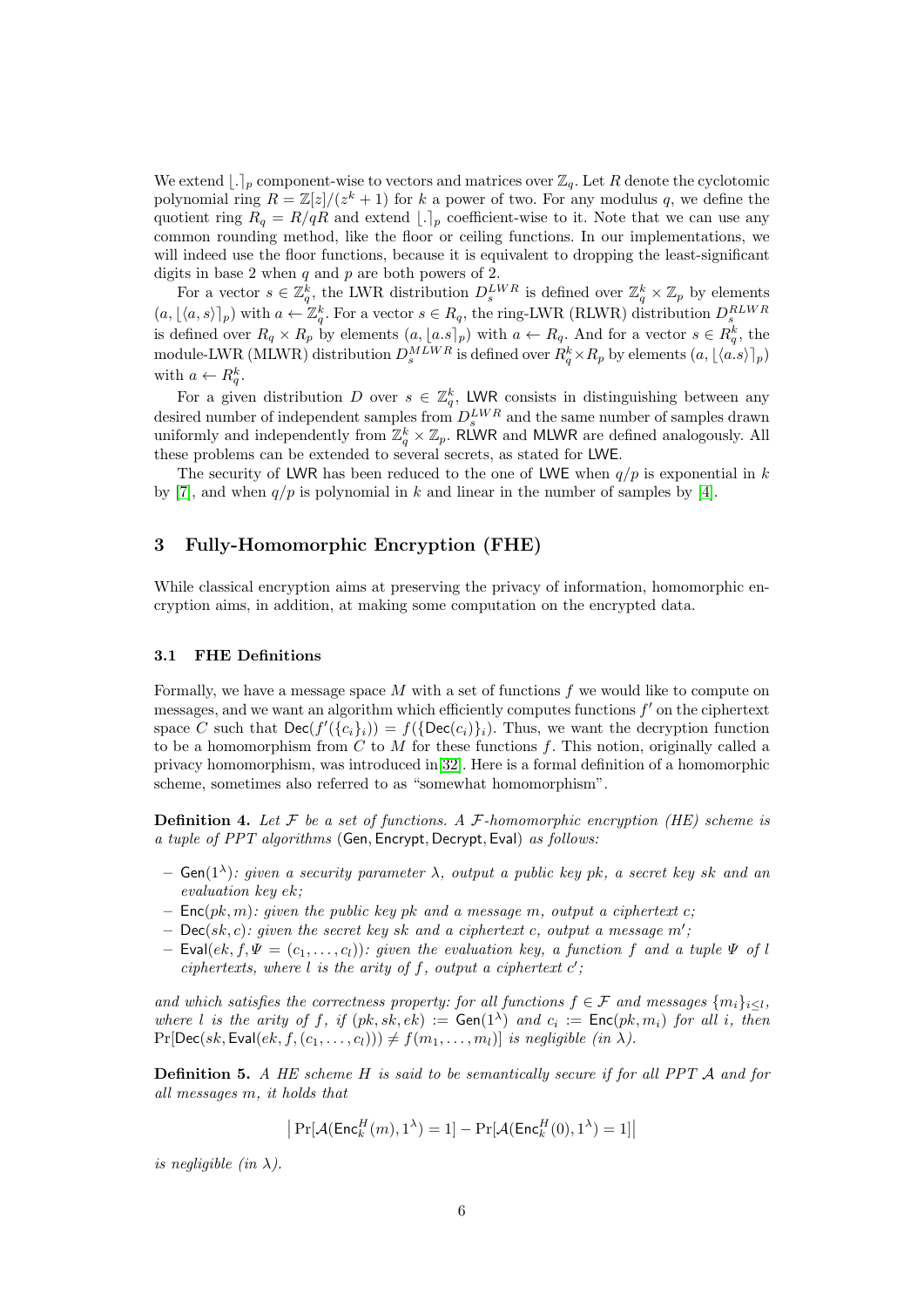Full homomorphism is a generalization of this concept: in a nutshell, a fully homomorphic encryption scheme is an encryption scheme that allows evaluation of arbitrarily complex functions on encrypted messages. The first construction of such a scheme appeared in 2009 [\[18\]](#page-21-0) and was a major breakthrough.

However, being simply homomorphic for all functions is not enough, since it permits the trivial solution, where c' consists of  $(f, \Psi)$  and Dec decrypts the ciphertexts and then applies f. A way of excluding the trivial solution is to require that the distribution of the ciphertexts output by Eval is statistically close to the one of Enc: this notion is called circuit privacy. However, most of the literature aims at achieving a weaker property.

**Definition 6.** A HE scheme is said to be compact if the length of the output of the algorithm Eval is polynomial in the security parameter  $\lambda$ .

Definition 7. A Fully Homomorphic Encryption (FHE) scheme is a scheme which is compact and  $\mathcal F$ -homomorphic for any class  $\mathcal F$  of functions.

In this work, f will be represented by an arithmetic circuit, as in most of the literature. Even if we will most of the time use circuits over  $GF(2)$ , we will sometimes use circuits over over  $\mathbb{Z}_q$ , for example when dealing with LWR. The following definition is a slight relaxation of FHE.

**Definition 8.** A Leveled Homomorphic Encryption (LHE) scheme is a compact  $C^L$ -homomorphic scheme HE where Gen<sup>HE</sup> gets an additional input  $1^L$  and where  $C^L$  is the class of all depth-L arithmetic circuits.

Basically, a homomorphic scheme is leveled if for any depth  $L$ , we can fix the parameters so that any circuit of depth at most  $L$  can be evaluated. But unlike a FHE scheme, the complexity of the algorithms in a LHE might depend on this maximal depth. The BGV scheme we will present in section [5](#page-13-0) is indeed a LHE. It becomes a FHE when considered along with its bootstrapping functionality.

#### <span id="page-6-0"></span>3.2 Homomorphic evaluation of symmetric encryption schemes

We now give a more precise description of the scenario where a symmetric encryption scheme is used to improve FHE performance, as described in [\[29\]](#page-21-1), and on which we will to rely to analyse the performance of our schemes.

<span id="page-6-1"></span>Optimizing communication with the cloud. Consider the setting where a client uploads its data encrypted under a FHE scheme on a cloud service and wants the cloud to compute on this data and return encrypted outputs. Typically, FHE schemes come with an expansion factor of the order of 1,000 to 1,000,000. To mitigate this problem, the client will send its data encrypted under some semantically secure symmetric encryption scheme (which, by itself, is not homomorphic at all) along with the homomorphic encryption of its symmetric key. Then, the steps of symmetric decryption can all be carried out on homomorphically encrypted entries. Thus, the cloud can obtain the data encrypted under the FHE scheme by homomorphically evaluating the decryption circuit.

Here is a formal description of the protocol. Let  $H = (\mathsf{Gen}^H, \mathsf{Enc}^H, \mathsf{Dec}^H, \mathsf{Eval}^H)$  be a FHE scheme and let  $S = (Gen^S, Enc^S, Dec^S)$  be a symmetric encryption scheme. Let  $\lambda$ be the security parameter and  $m$  be the data the client wants to send to the cloud. Let  $(pk, sk, ek) := Gen^H(1^{\lambda})$  and  $k := Gen^S(1^{\lambda})$ .

- The client first sends the messages  $c_1 := \text{Enc}_{pk}^H(k)$  and  $c_2 := \text{Enc}_{k}^S(m)$  to the cloud.

– Given a couple of ciphertexts  $(c_1, c_2)$  received from the client, the cloud will compute (either at the reception or just before further computing)  $x = \text{Enc}_{pk}^{H}(c_2)$  and then  $c =$ Eval<sub>ek</sub>(Dec<sup>S</sup>,  $c_1$ , x): this is the step where we need an efficient homomorphic evaluation of the decryption circuit of our symmetric scheme.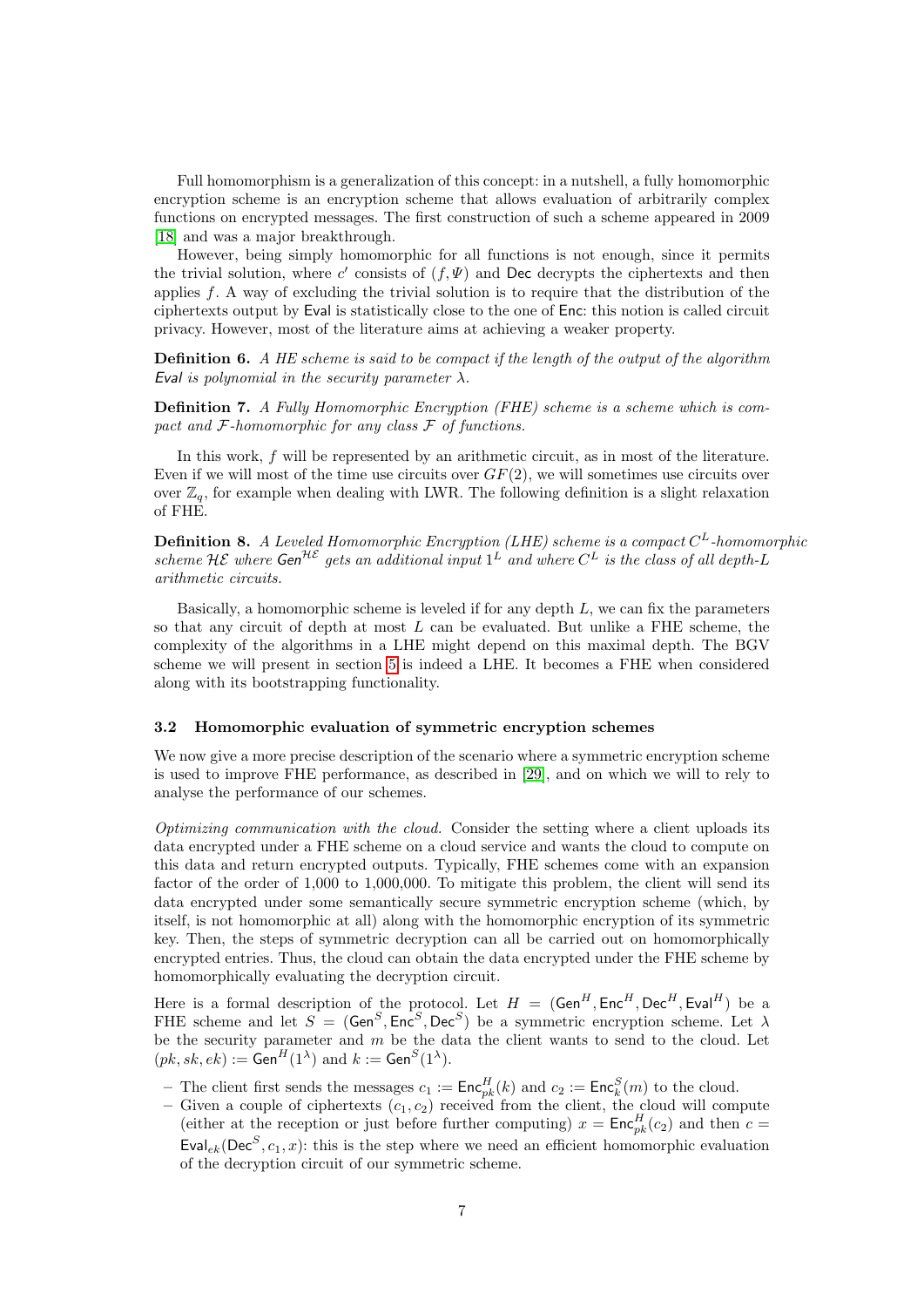- Now, the cloud possesses a FHE-encrypted ciphertext c, which means that  $\text{Dec}_{sk_{\mathcal{U}}}^H(c) = m$ . Furthermore, it can now homomorphically evaluate any function f: for all f,  $\text{Dec}_{sk}^H(\text{Eval}_{ek}^H(f, c))$  $f(c).$ 

Indeed, if the evaluation algorithm allows constant arguments, i.e. arguments which are not homomorphically encrypted, this scenario can be optimized further, simply by noticing that  $c_2$  does not have to be homomorphically encrypted. Thus, when receiving  $c_1$  and  $c_2$ , the cloud will just directly compute  $c = \text{Eval}_{ek}(\text{Dec}^S, c_2, c_1)$ . It still has to homomorphically evaluate the decryption circuit of the symmetric scheme, but it saves a homomorphic encryption, and operations with constants might be faster. This can also be seen as evaluating the function  $K \mapsto Dec^{S}(K, m)$ , which depends on m.

The total communication complexity of this protocol is the sum of lengths of the public key, homomorphically encrypted symmetric key and symmetrically encrypted data. However, the public key and symmetric key are sent only once, are independent of the data, and can be used for many messages. Therefore, they do not have to be taken into account for the online complexity of the protocol, and only the expansion factor of the symmetric schemes is relevant.

Others usages. Even if we focus on homomorphic encryption, note that the schemes we present could be interesting for some other applications which have the same kind of constraints, like multi-party computation [\[3\]](#page-20-0) or encryption schemes secure against side-channel attacks. Indeed, in this latter area, researchers try to reduce the nomber of non-linear operations since these operations are costly when we use masking. In our schemes, the number of non-linear operations per bits is a small constant.

# <span id="page-7-0"></span>4 FHE-friendly Symmetric Encryption based on Learning

All the symmetric encryption schemes we will use are based on lattices, and, more precisely, on learning problems. Some of them will rely on the LPN problem, while the others will rely on the LWR or on the LWE problem.

#### 4.1 An encryption scheme based on MLPN-C

Our first encryption scheme is a generalization of the scheme introduced in [\[20\]](#page-21-3), under the name of LPN – C by Gilbert *et al.* Let  $[n, m, d]$  be a linear binary (error-correcting) code C, i.e. a linear subspace of  $\mathbb{F}_2^n$  with dimension m such that d is the minimum  $\ell^1$  distance between two elements of the code. We associate it with an encoding function  $E: \mathbb{F}_2^m \to C$ and a decoding function  $D: C \to \mathbb{F}_2^m$ . LPN – C is a symmetric encryption scheme whose security can be reduced to the hardness of LPN. Let  $E$  and  $D$  be respectively the encoding and decoding functions of a  $[n, m, d]$  linear binary code.

**Definition 9** (LPN – C). Let k and n be polynomials in  $\lambda$ . The symmetric encryption scheme  $LPN - C$  is defined in the following way:

- $-$  Gen(1<sup> $\lambda$ </sup>): output  $S \leftarrow \mathbb{Z}_2^{k \times n}$ ;
- $-$  Enc<sub>S</sub>(x): output  $(a, E(x) \oplus a.S \oplus e)$ , where  $a \leftarrow \mathbb{Z}_2^k$  and  $e \leftarrow \mathcal{B}_\eta^n$ ,
- $\text{Dec}_S(a, y)$ : output  $D(y \oplus a.S)$ .

For a message of m bits, this scheme produces a ciphertext of  $n + k$  bits. Indeed, the expansion factor can tend to the one of the linear code we are using, which is  $n/m$ , since n is any polynomial in  $k$ . Furthermore, one can consider that  $a$  does not have to be sent, and can be replaced, for example, by the seed used in order to generate it.

The decryption requires  $k$  multiplications for the scalar product, in addition to the multiplications required by the decoding, but the multiplicative depth of the scalar product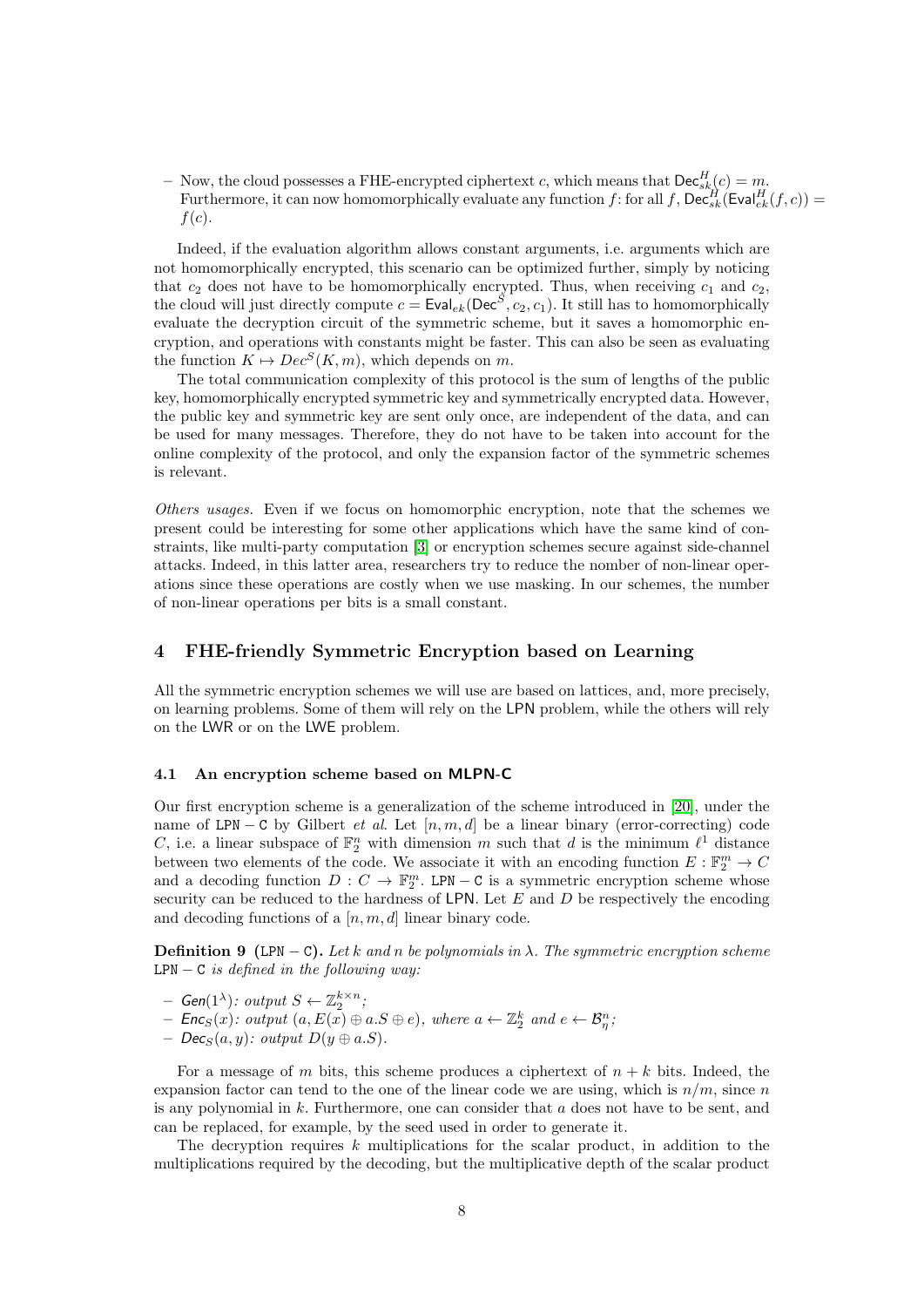is only 1, to which we have to add the depth of the decoding circuit. Furthermore, as explained in subsection [3.2,](#page-6-1) the vector  $a$  can be considered as a constant, and thus, the level of multiplication corresponding to the scalar product prior to the decoding counts for less than one.

We introduce the ring version of LPN – C. We extend functions E and D over  $R_2^m$  by applying them on vectors corresponding to coefficients of same degree.

**Definition 10** (RLPN – C). Let k and n be polynomials in  $\lambda$ . Let consider R chosen as in RLPN, with underlying polynomial P of degree k. The symmetric encryption scheme RLPN  $-$  C is defined in the following way:

- $-$  Gen $(1^{\lambda})$ :  $output\;S\leftarrow R_{2}^{n};$
- $-$  Enc<sub>S</sub>(x): output  $(a, E(x) \oplus a.S \oplus e)$ , where  $a \leftarrow R_2$  and  $e \leftarrow \mathcal{B}_\eta^{k \times n}$  is interpreted as an element of  $R_2^n$ ;
- $\nDec<sub>S</sub>(a, y): output D(y \oplus a.S).$

For a message of  $m \times k$  bits, the scheme produces a ciphertext of  $k + k \times n$  bits. Thus, the expansion factor tends again to the one of the underlying linear code. The decryption depth is also similar to the one of  $LPN - C$  (a polynomial multiplication has multiplicative depth 1). The main difference in the ring version is the number of bits encrypted for a key of fixed size: while we were encrypting  $m$  bits at once in the standard version, we can now encrypt  $m \times k$  bits at once.

Similarly, we extend the scheme to MLPN.

We describe the more general version of our scheme. Similarly, we can define LPN − C and  $RLPN - C$  based on  $LPN$  and  $RLPN$  problems.

**Definition 11** (MLPN – C). Let d, k and n be polynomials in  $\lambda$ . Let consider  $\mathbb{F}_{2^d}$  a finite field defined by an irreducible polynomial P of degree d. The symmetric encryption scheme  $MLPN - C$  is defined in the following way:

- $-$  Gen $(1^{\lambda})$ : output  $S \leftarrow \mathbb{F}_{2^d}^{k \times n}$ ;
- $-$  Enc<sub>S</sub>(x): output  $(a, E(x) \oplus a.S \oplus e)$ , where  $a \leftarrow \mathbb{F}_{2^d}^k$  and  $e \leftarrow \mathcal{B}_{\eta}^{d \times n}$  is interpreted as an element of  $\mathbb{F}_{2^d}^n$ ;
- $-$  Dec<sub>S</sub>(a, y): output  $D(y \oplus a.S)$ .

For a message of m bits, this scheme produces a ciphertext of  $n + k$  bits. Indeed, the expansion factor can tend to the one of the linear code we are using, which is  $n/m$ , since n is any polynomial in  $k$ . Furthermore, one can consider that  $a$  does not have to be sent, and can be replaced, for example, by the seed used in order to generate it.

We choose the 3-repetition code to have a small multiplication depth circuit of degree 2. We define the encoding scheme for  $a \in \mathbb{F}_{2^d}$  as  $(a^{2^{d-1}}, a^{2^{d-1}}, a^{2^{d-1}})$ . In order to decode a code word  $(a, b, c) \in (\mathbb{F}_{2^d})^3$ , we compute  $ab + bc + ac$ . (The normal encoding with would be  $(a, a, a)$  and the decoding  $(ab + ac + bc)^{2^{d-1}}$ , but we prefer to incorporate the power  $2^{d-1}$  in the encoding in order to make the homomorphic part more efficient.)

**Proposition 1** ([\[20\]](#page-21-3)). LPN – C (resp. RLPN – C, MLPN – C) is semantically secure as soon as the corresponding LPN (resp. RLPN, MLPN) problem is hard.

Proof. While the LPN case is proven in [\[20\]](#page-21-3), the RLPN and MLPN cases follow similarly from the RLPN and MLPN assumptions. Furthermore, one can notice that as soon that the LPN (or RLPN or MLPN) problem for several secrets is considered to be hard, as we said via a hybrid argument, the ciphertext of our scheme consists in some value added to some sample from this distribution, which is indistinguishable from uniform by assumption, and thus, the ciphertext is indistinguishable from uniform.  $\Box$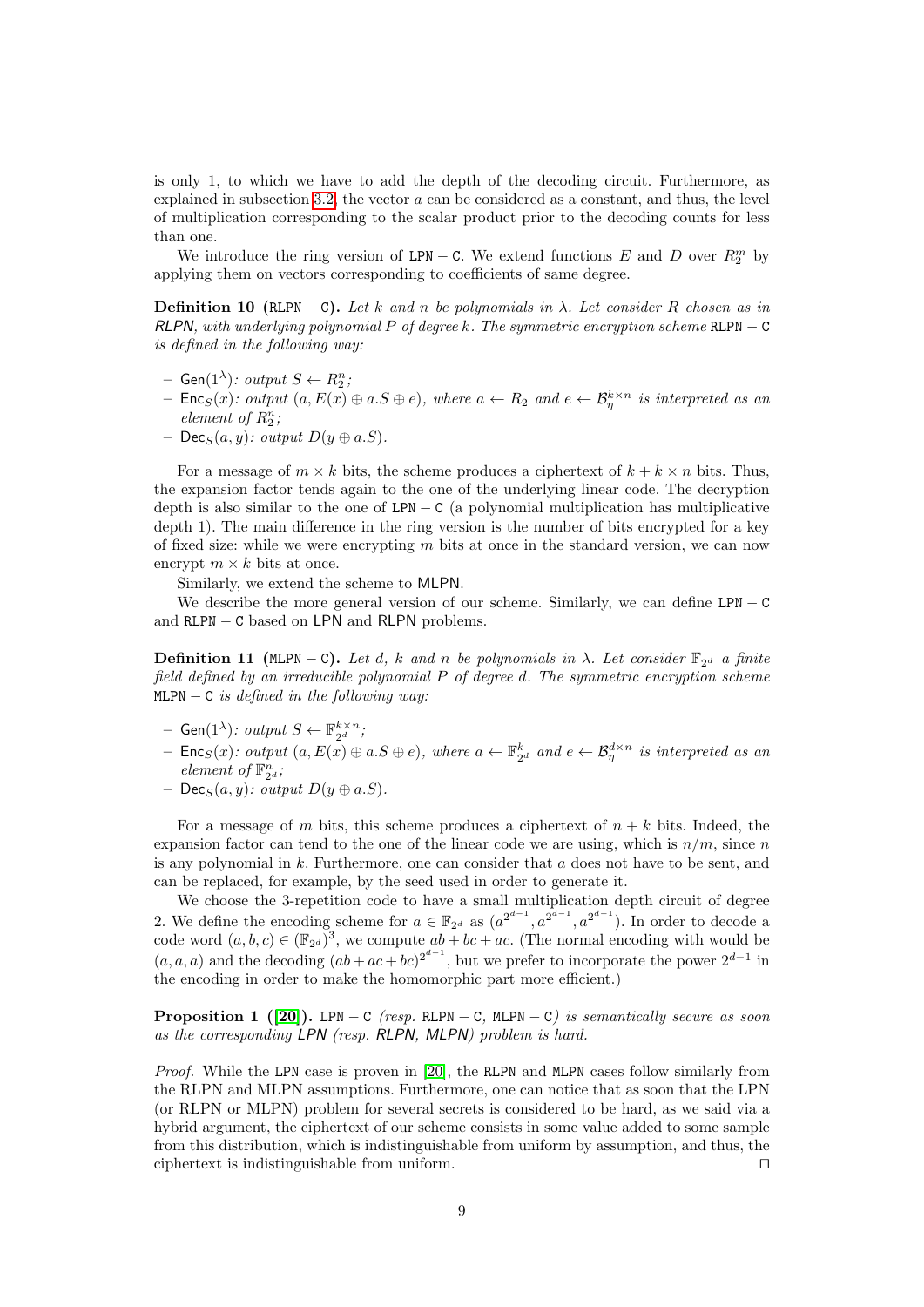Variant 1. As it stands, if we do not bound the number of errors sent along with a message, this scheme will produce decryption failures. They will happen when the Hamming weight of the noise vector  $e$  is greater than the correction capacity of the error-correcting code. We study the probability of decryption failures and we can choose the noise parameter  $\eta$ so that this probability is very low. However, in this case, more efficient attacks than BKW algorithm  $O(2^{k/\log(k/\log(1-2\eta))})$  can be used to recover the secret in time  $O(k^3/(1-\eta)^k)$ . To thwart attacks, we will increase their complexity using delinearization steps described later.

Variant 2. A way to prevent decryption failures is to test the Hamming weight of the noise vector before using it. If it is too large, the sender draws a new noise vector. This implies a longer encryption running time, but it is only on the client side and not in the homomorphic part (and in practice, we choose our parameters so that this time remains reasonable). However, such a modification gives a structure to the noise and we cannot reduce the security of the scheme to the one of LPN anymore. It makes the scheme vulnerable to the Arora-Ge attack, and we will study the security in the following section.

An important point is the choice of the error-correcting code used in the scheme. In our context, we would like a code with shallow decoding circuit, and indeed, codes with shallow decoding circuits are quite rare. For example, linear codes, which have really simple encoding circuits, have complicated decoding circuits. We would like to use a 3-repetition code, which has decoding depth 1. We will keep using such a code in practice as it leads to very efficient homomorphic performance, but the particular structure given to the noise requires a careful analysis of the security, that we will do in the following section. Consequently, in order to also thwart this attack, the delinearization steps can be useful.

Delinearization steps. In order to counter the Arora-Ge attack, we choose to add some noise on our values after computing the scalar product. In practice, the ciphertext we send consists of  $(a, E(x) \oplus F(a, S) \oplus e)$  where F is some function involving enough layers of multiplication so that the Arora-Ge attack does not work. Of course, this step increases the parameters we have to choose for homomorphically evaluating our scheme, however, a few steps (3 in order to have a sufficient security parameter) are needed in order to prevent the attacks. We admit that such techniques are far away from provable security and come from symmetric cryptography since  $F$  is a kind of cheap non-linear operation. However, contrary to the symmetric setting, here the adversary cannot control the inputs to this function and many well-known chosen plaintext attacks are then prohibited and only known plaintext attacks need to be studied. It is easy to see how to adapt the decryption process.

The function  $F$  we choose works as follows: on a vector  $V$ , it consecutively applies several transformations  $T_i$ , for  $i \leq d$ , such that  $[T_i(V)]_j = V_j + V_{x_{ij}} \cdot V_{y_{ij}}$ , where the set of indices  $x_{ij}$  and  $y_{ij}$  is chosen so that monomials do not cancel. The degree of F in the inputs is  $2<sup>d</sup>$ . We estimated the number of applications of such transformations needed in order to counteract the most efficient variant of the Arora-Ge attack and for  $n = 512$ , two steps seem reasonable.

Even though, our scheme has a security proof, the parameters we choose do not allow us to use the reduction. Indeed, we pick either a structured noise (and Arora-Ge algorithms must be taken into account) or a very small noise to reduce the decryption failure. Consequently, the delinearization steps we add increase the complexity of these attacks and a thorough security analysis is presented in the next subsection.

### <span id="page-9-0"></span>4.2 Cryptanalysis of MLPN  $- C$

In this section, we study the security of our schemes against different attacks. We have to do this analysis for two main reasons. First, even if our schemes are lattice-based and their security can be reduced to some hard problems, we have to look at the most efficient attacks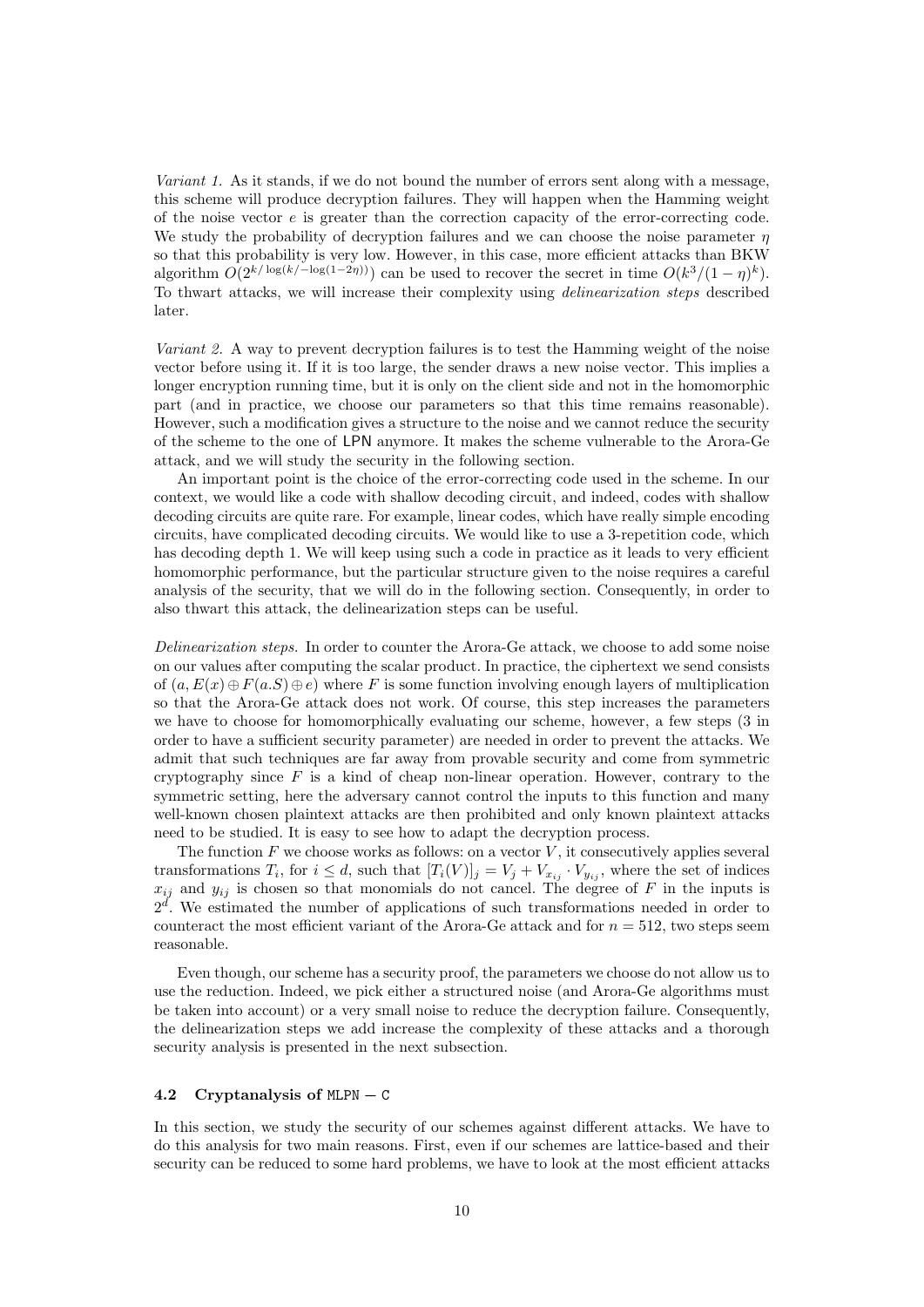which are known in order to determine concrete parameters and [\[17\]](#page-21-17) is needed for LWR. Second, we saw that in our scheme based on LPN, handling decryption failures precludes any reduction and creates vulnerabilities, so we have to look at the different possible attacks.

In what follows, we assume that the code we choose for our schemes based on LPN is a 3-repetition code. This choice is justified by the performance of our homomorphic evaluation.

Arora-Ge attack against Variant 2. The Arora-Ge attack consists in finding polynomials in the messages which vanishes on the secret key and then to solve the system of equations we get to determine the key. If we want to avoid decryption failures, we will require to have error vectors with at most  $t$  positive terms, where  $t$  is the correction capacity of the code, and thus any products of  $t + 1$  variables in the  $y_i - \langle a, S_i \rangle - [E(x)]_i$  will vanish. From [\[6\]](#page-20-1), we get that the complexity of such an attack is  $poly(n^{t+1})$ . The performance of the attack can be improved using Gröbner basis [\[2\]](#page-20-2). For a system of m equations of degree d over n variables, one defines what is called a "degree of regularity" D, and the complexity becomes  $O((\frac{k+D}{k})^{\omega})$ , where  $\omega$  is the constant of the linear algebra.

Given the complexity of the attack, a simple countermeasure would be to pick a code with higher correcting capacity. However, finding a code with higher capacity and which is easy to evaluate homomorphically proved difficult. In order to prevent this attack, we prefer to use delinearization steps at the end.

Arora-Ge Attack against Variant 1. If we consider that controlling the error during the encryption leads to security holes, one could instead try to diminish the ratio of decryption failures. As we showed, decryption failures when the Hamming weight of the noise vector is greater than the correction capacity of the code. In other words, we can either decrease the ratio of error or increase the minimal distance of the code. We reckoned that modifying the code would worsen our homomorphic performance. On the other hand, we thought that the delinearization steps, introduced to counter the Arora-Ge attack, increased the security against BKW and gave some room for improvement on the error side. BKW works over equations which are linear in the secret variables, but the delinearization steps increase the degree of each term. Thus, in order to work on linear terms, one will have first to introduce new variables for each monomial, leading to an increase of the number of variables and a higher global complexity. Thus, instead of working on vectors of length k, BKW would work on vectors of size roughly  $k^{2^d}$ , where d is the number of delinearization step.

Now we will study the following attack, which is similar to Arora-Ge:

- Collect m equations  $(y_i F(\langle a, S_i \rangle) [E(x)]_i) = 0$  and try to solve the corresponding system;
- In case of failure, restart.

The first step fails if and only if one of the errors used to generate the values  $y_i$  is not null. Let  $\eta$  be the probability that an error is not null. Then, the probability that the first step works is  $(1 - \eta)^m (\approx e^{-\eta m})$  and the number of repetitions is  $(1 - \eta)^{-m} (\approx e^{\eta m})$ . Now, in order to solve the system, the most efficient method is to use Gröbner basis. From  $[8]$ , we have that the complexity of such a computation is  $O({k+D \choose k}^{\omega})$ , where D is called degree of regularity of the system and depends on  $m$ ,  $k$  and  $d$  the degree of the equations we have in our system. So, for fixed values of m, k and d, we can determine what probability  $\eta$  we need in our scheme for x bits of security: it satisfies  $e^{\eta m} \binom{k+D}{D}^{\omega} = 2^x$ .

For  $d = 2^2$  and  $k = 80$  with a *large* field, the degree of regularity 5 is reached for  $m \approx 390000$ , and thus we get  $\eta = \log(2^{80}/(\frac{85}{5})^2)/(390 \cdot 10^3) \approx 6 \cdot 10^{-5}$ , which gives a decryption failure every 40 MB. For  $d = 2^2$  and  $k = 512$ , the degree of regularity 5 is reached for  $m \approx 560 \cdot 10^6$ , and thus we get  $\eta = \log(2^{80}/({\frac{517}{5}})^2)/(560 \cdot 10^6) \approx 4 \cdot 10^{-9}$ , which gives very few decryption failures (less than one every  $10^{16}$  bits since when using a 3-repetition code, the error probability is  $\eta^2$ ).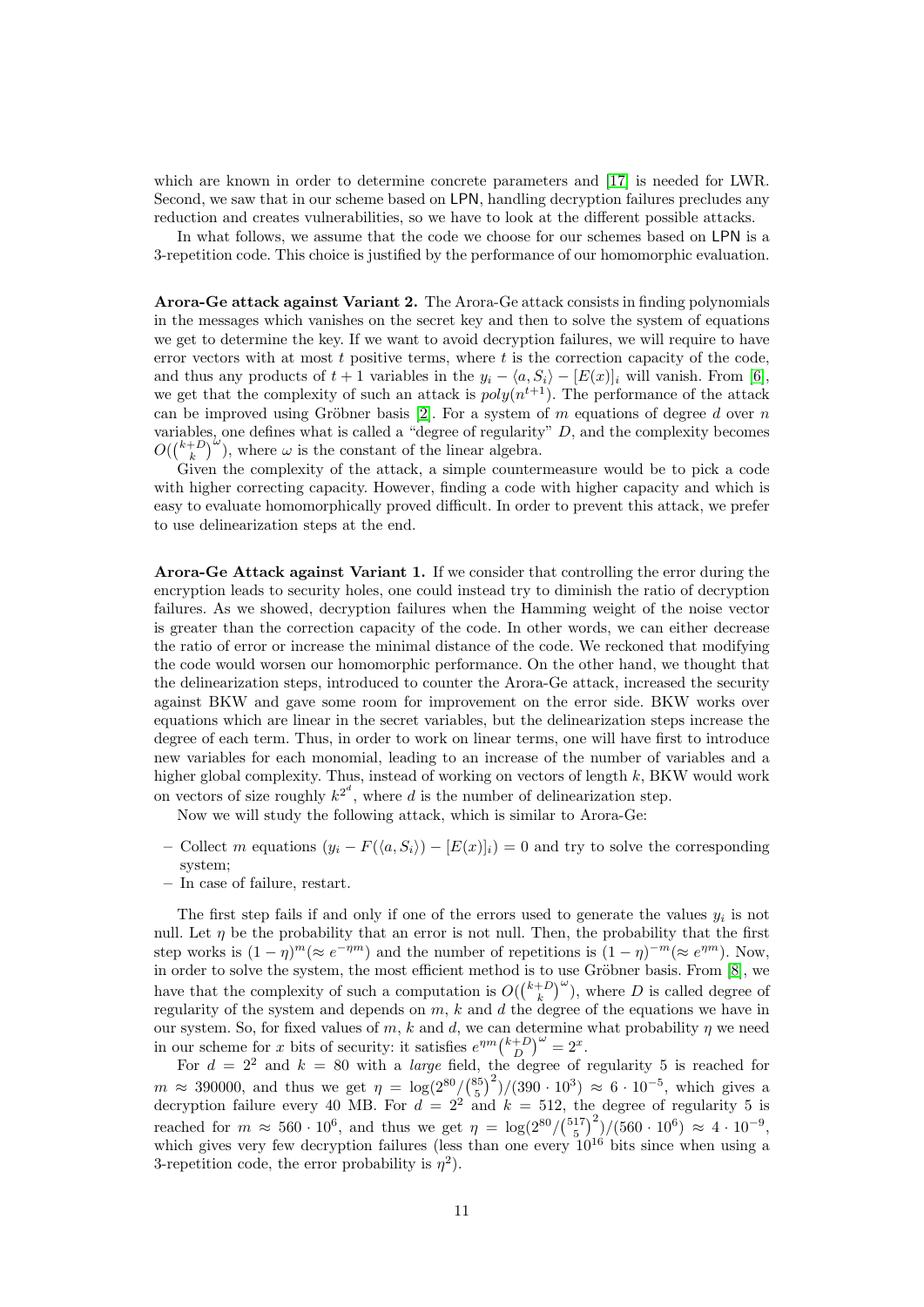Linear Cryptanalysis. We need to assess the resistance of our scheme against linear cryptanalysis since it is the most efficient known-plaintext attack. The delinearization steps make the bias constant for this attack, however since the size of the LPN problem is very large, the problem the adversary tries to solve is a LPN problem and we can estimate its complexity. One delinearization step is the following non-linear operation  $(a, b, c) \mapsto a + bc$ where  $a, b, c$  are bits. We can assume that each bit  $a, b$  and c is uniform under the LPN assumption and then, the best linear approximation is  $a$  with bias  $1/4$ . For two such steps, if the inputs are independent, the bias would be around  $(1/4)^{2^1} = 2^{-4}$ . Using the most efficient algorithm to solve this LPN problem [\[22\]](#page-21-18), we can estimate that the complexity is at least  $2^{80}$  if  $n = 512$  (it would be  $2^{-80}$  even if the bias was 1/8).

On a field  $\mathbb{F}_q$ , the bias is  $1/q-1/q^2$  on 0 so for a large field, the noise is quickly negligible.

#### 4.3 An encryption scheme based on LWR

We introduce a symmetric encryption scheme whose security can be reduced to the hardness of the LWE problem. We present the more general form MLWR − SYM, but we can similarly define LWR – SYM and RLWR – SYM.

**Definition 12 (LWR** – SYM). Let k and n be polynomials in  $\lambda$ . The symmetric encryption  $scheme$  LWR  $-$  SYM is defined in the following way:

- $-$  Gen $(1^{\lambda})$ : output  $S \leftarrow \mathbb{Z}_q^{k \times n}$ ;
- $-$  Enc<sub>S</sub>(x): output  $(a, x + [a.S]_p)$ , where  $a \leftarrow \mathbb{Z}_q^k$ ,
- $-$  Dec<sub>S</sub> $(a, y)$ : *output*  $y \lfloor a.S \rfloor_p$ .

For a message of size n over  $\mathbb{Z}_p$ , this scheme produces a ciphertext consisting of a random vector of length k over  $\mathbb{Z}_q$  and a vector of length n of  $\mathbb{Z}_p$ . Thus, the expansion factor is  $1 + \frac{\log q}{\log p} \frac{k}{n}$ . Now, for the same reasons as for LPN – C, this expansion factor can basically be considered as 1. The decryption circuit has depth one plus the depth of the rounding function. When using the floor function and if q and  $p$  are power of two, then the rounding consists in dropping the least significant bits of the result.

As for LPN, we introduce its ring and module versions.

**Definition 13** (RLWR – SYM). Let k and n be polynomials in  $\lambda$ . Let consider R as in RLWR, with underlying polynomial P of degree k. The symmetric encryption scheme RLWR − SYM is defined in the following way:

- $-$  Gen $(1^{\lambda})$ :  $output\ S \leftarrow R_{q};$
- $-$  Enc<sub>S</sub>(x): output  $(a, x + \lfloor a.S \rfloor_p)$ , where  $a \leftarrow R_q$ ;
- Dec<sub>S</sub>(a, y): output (y −  $[a.S]_p$ ).

**Definition 14** (MLWR – SYM). Let d, k and n be polynomials in  $\lambda$ . Let consider R, with underlying polynomial P of degree d. The symmetric encryption scheme MLWR – SYM is defined in the following way:

- $-$  Gen $(1^{\lambda})$ :  $output \; S \leftarrow R_{q}^{k};$
- $-$  Enc<sub>S</sub>(x): output  $(a, x + [a.S]_p)$ , where  $a \leftarrow R_q^k$ ;
- Dec<sub>S</sub>(a, y): output (y −  $\lfloor a.S\rceil_p$ ).

For a message of size n over  $\mathbb{Z}_p$ , this scheme produces a ciphertext consisting of a random vector of length k over  $\mathbb{Z}_q$  and a vector of length n of  $\mathbb{Z}_p$ . Thus, the expansion factor is  $1 + \frac{\log q}{\log p} \frac{k}{n}$ . Now, for the same reasons as for LPN – C, this expansion factor can basically be considered as 1. The decryption circuit has depth one plus the depth of the rounding function. When using the floor function and if  $q$  and  $p$  are power of two, then the rounding consists in dropping the least significant bits of the result. The most efficient FHE-friendly encryption scheme works in only adding the plaintext on the  $\log p$  most significant bits of  $[a.S]_p$  to avoid the costly ExtractDigits homomorphic function and the returned plaintext contains noise.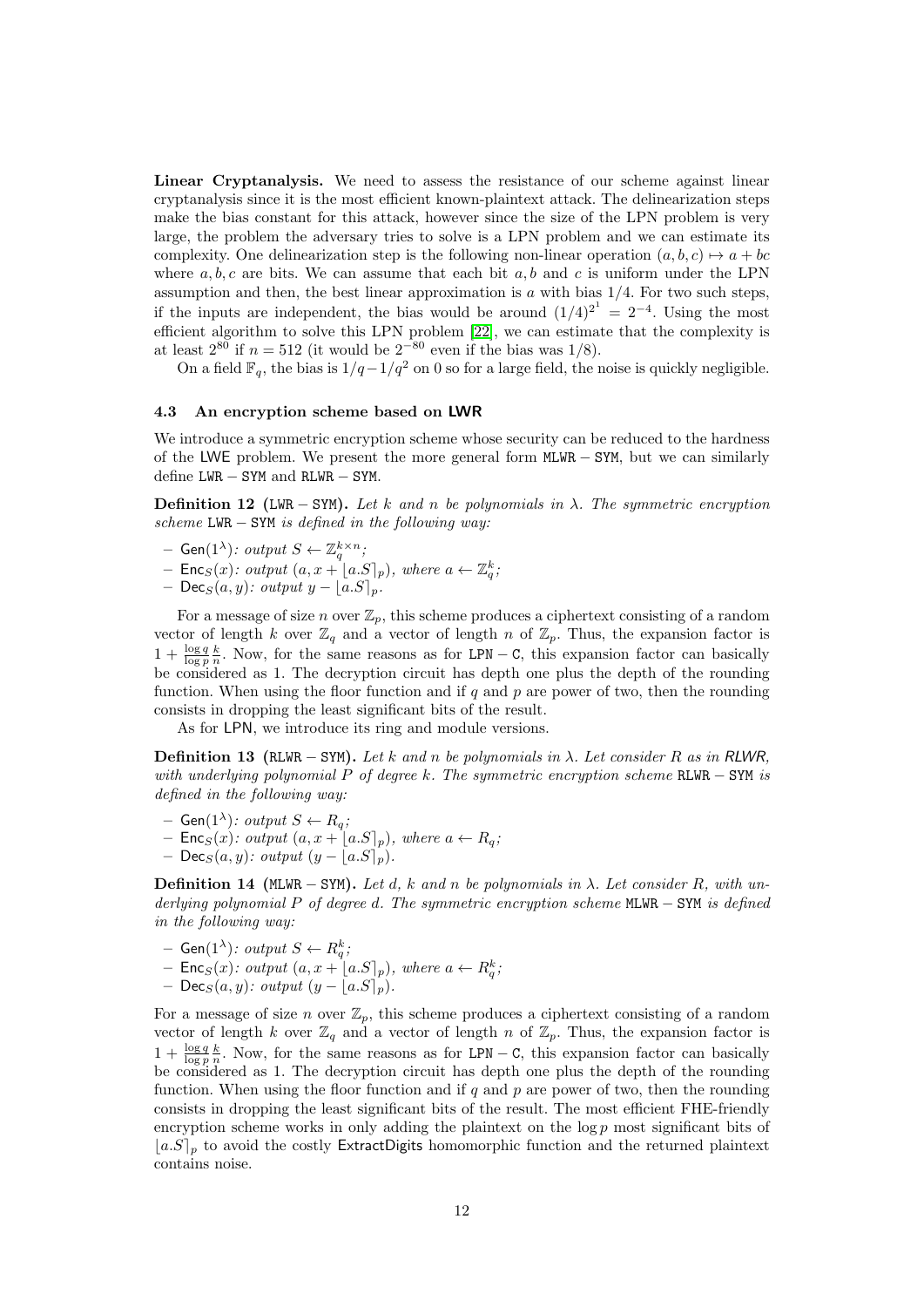Proposition 2. LWR − SYM (resp. RLWR − SYM, MLWR − SYM) is semantically secure as soon as the corresponding LWR (resp. RLWR, MLWR) problem is hard.

*Proof.* By the LWR assumption,  $(a, |a.S|_p)$  is produced according to a distribution which is indistinguishable from the uniform distribution. Thus, adding the plaintext to the second term still produces some couple which is indistinguishable from uniform. The argument holds for RLWR and MLWR.  $\Box$ 

#### 4.4 An encryption scheme based on LWE

We can adapt LWR − SYM so that its security proof relies directly on the LWE assumption. This new scheme will basically be the same as the previous one, except that the vector a will be chosen according to some biased distribution  $D<sub>S</sub>$ . The distribution  $D<sub>S</sub>$  we will use is defined on  $\mathbb{Z}_q^n$  and depends on some matrix  $S \in \mathbb{Z}_q^{k \times n}$  and a distribution  $\chi$ .

We will quickly present it in the case where  $k = 1$ . It verifies the property that  $Pr[D_s = a]$ is proportional to

$$
\Pr\left[\Big|\left\lfloor\frac{p}{q}.\left(\overline{\langle a,s\rangle+e}\right)\right\rceil-\frac{p}{q}.\left(\overline{\langle a,s\rangle+e}\right)\right|<\frac{1}{4}\right],
$$

where  $e \leftarrow \chi$  and  $\overline{\langle a, s \rangle + e}$  means that  $\langle a, s \rangle + e$  is interpreted as an element of Z. This basically means that we want the value  $(p/q)$ . $((a, s) + e)$  to be close to its rounding for our samples a. One can efficiently sample according to this distribution  $D_s$ : sample a uniformly, and output it if and only if, when sampling e according to  $\chi$ , the value  $(p/q)$ . $((a, s) + e)$  is at distance less than  $1/4$  from its rounding. Since the distribution of  $\langle a, s \rangle + e$  is indistinguishable from uniform, the probability that a vector  $a$  gets rejected is (around)  $1/2$ . To extend this distribution to a matrix S, we will take a distance of  $1/2 - 1/4n$  instead of  $1/4$ .

**Definition 15 (LWE** – SYM). Let k and n be polynomials in  $\lambda$ . The symmetric encryption scheme  $LWE - SYM$  is defined in the following way:

- $-$  Gen $(1^{\lambda})$ :  $output\ S\leftarrow\mathbb{Z}_q^{k\times n};$
- $-$  Enc<sub>S</sub> $(x)$ : output  $(a, x + \lfloor a.S\rceil_p)$ , where  $a \leftarrow D_S$ ;
- Dec<sub>S</sub> $(a, y)$ : *output*  $y \lfloor a.S \rfloor_p$ .

Our scheme relying on RLWR and MLWR can also be adapted to schemes called RLWE − SYM and MLWE − SYM in a similar way, that we do not explicit here. We now show that the security of LWE − SYM (resp. RLWE − SYM, MLWE − SYM) directly reduces to the LWE (resp. RLWE, MLWE) hardness assumption. Our reduction is better than previous ones in the case of one secret. We introduce the problem LWR<sub>D</sub> (resp. RLWR<sub>D</sub>, MLWR<sub>D</sub>) as the same problem as LWR (resp. RLWR, MLWR) except that  $a$  is drawn according to the distribution  $D$ . To choose secure parameters for LWR, we picked  $k = 128$  and  $p < \sqrt{q}$  according to [\[17\]](#page-21-17).

<span id="page-12-0"></span>Proposition 3. LWE − SYM (resp. RLWE − SYM, MLWE − SYM) is semantically secure as soon as the corresponding LWE (resp. RLWE, MLWE) problem is hard.

Proof. We only prove the standard version, the two other versions being very similar. We will prove our statement by reducing LWR<sub>D</sub> to LWE for one secret first, and then explain how to extend it to several secrets. Since LWE − SYM basically consists in adding the plaintext to samples from  $LWR<sub>D</sub>$ , it will prove that our ciphertexts are indistinguishable from uniform.

Consider now an adversary which gets samples from a LWE distribution and has access to an oracle for LWR<sub>D</sub> with advantage  $\epsilon$ . We explicit how it can solve LWE. Given a sample  $(a, b)$ , the adversary checks whether  $\left| \lfloor (p/q) \cdot \overline{b} \rfloor - (p/q) \cdot \overline{b} \right| < 1/4$ , and rejects if it is not the case. It collects  $m$  samples, and gives them to the  $LWR_D$  oracle. Clearly, the set of vectors a which are collected is drawn according to D. Since the probability that a vector a gets rejected can be bounded by a constant, the number of LWE samples needed is a constant times  $m$  with high probability.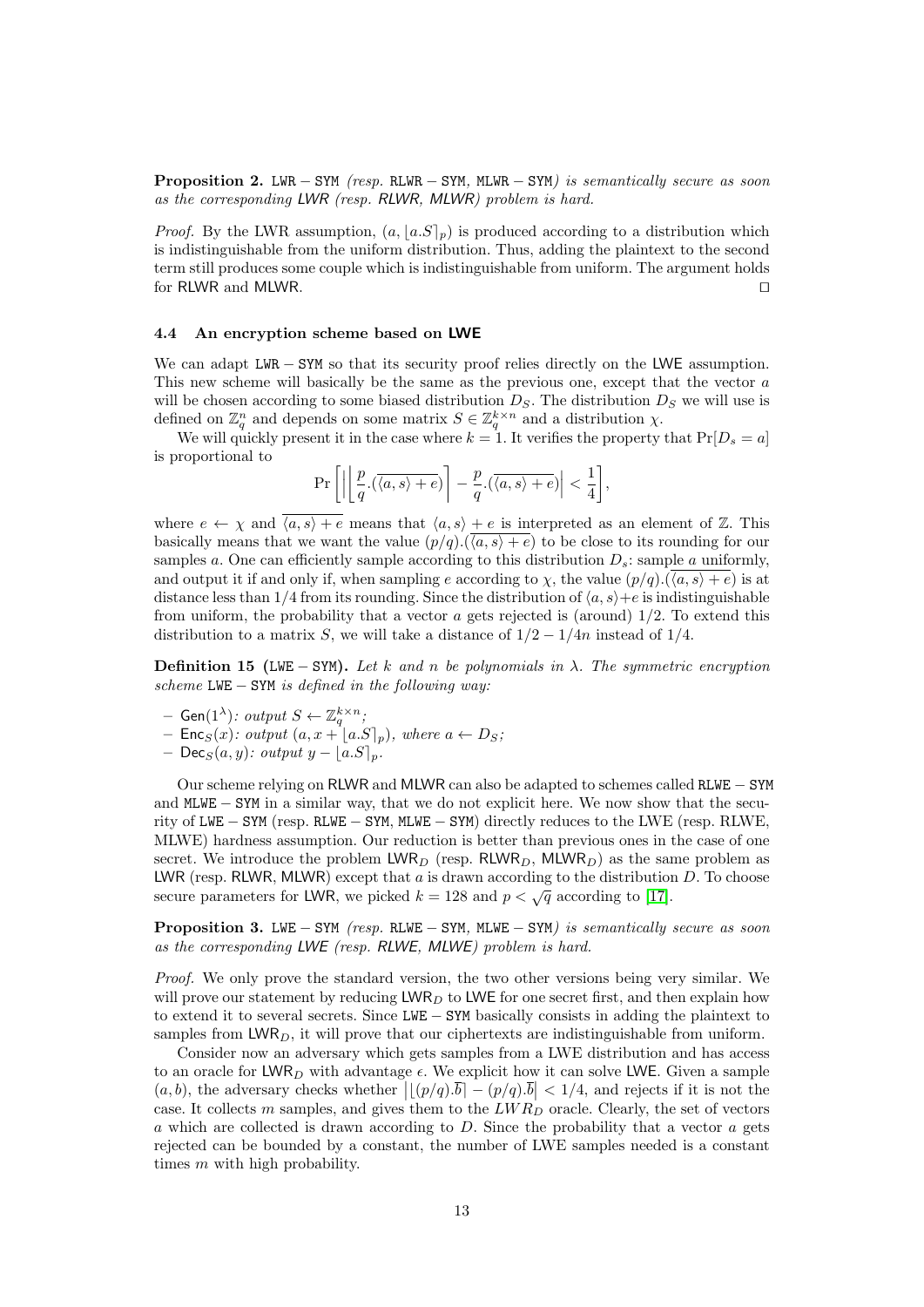Now, a sample given to the  $LWR_D$  oracle is a true  $LWR_D$  sample if and only  $|b|_p =$  $\lfloor \langle a, s \rangle \rfloor_p$ , where  $b = \langle a, s \rangle + e$ . If it is not the case, we have  $\lfloor \lfloor b \rfloor_p - (p/q) \cdot (\overline{\langle a, s \rangle}) \rfloor > 1/2$ , and since all samples satisfy  $\left| \lfloor b \rfloor_p - (p/q) \cdot \overline{b} \right| < 1/4$ , we get that  $(p/q) \cdot e > 1/4$ . But, assuming that  $\chi$  is a Gaussian distribution with standard deviation  $\sigma$ , as in LWE, we have that  $Pr[(p/q).e > 1/4] \leq exp(-\pi (q/4p\sigma)^2)$ . Thus, by taking  $q/p > 4\sigma \sqrt{\log(2m/\epsilon)}$ , we get that the probability that a sample for our oracle is wrong is less than  $\epsilon/2m$ . Thus, the probability that all the samples are good is at least  $(1 - \epsilon/2m)^m > 1 - \epsilon/2$  (by the union bound). Therefore, LWE is solved with advantage  $\epsilon - \epsilon/2$ .

Now, in order to extend to a matrix  $S$  containing  $n$  secret vectors, we assume that the error is a bit smaller, chosen according to a Gaussian with standard deviation  $\sigma' = \sigma/n$ . We will check whether samples  $(a, b)$  verify  $\left| \lfloor (p/q) \cdot \overline{b_i} \rfloor - (p/q) \cdot \overline{b_i} \right| < 1/2 - 1/4n$  for all  $i \leq n$ , which happens with probability  $(1 - 1/2n)^n > e^{-\frac{1}{2}}$ . Then, any wrong sample will verify that  $(p/q).e_i > 1/4n$  for some i and we have  $Pr[(p/q).e_i > 1/4n] \leq \exp(-\pi (q/4np\sigma')^2)$  $\exp(-\pi (q/4p\sigma)^2)$ . Then, we get again that the probability that a sample for our oracle is wrong is less than  $\epsilon/2m$ , and the result follows similarly.

Since  $\sigma$  is usually chosen to be at least  $\sqrt{k}$  in LWE, our modulus-to-error ratio  $q/p$ verifies  $q/p > O(n\sqrt{k \log m})$ , which is an improvement compared to previous reductions which depend on  $m$  rather than  $\log m$ .

The schemes LWR − SYM and LWE − SYM are similar, except that LWE − SYM involves some checking when generating vectors  $a$ . Thus, LWE – SYM has exactly the same efficiency as LWR − SYM for the homomorphic part. The only difference of performance lies in the symmetric encryption, because the generation of the vectors  $a$  is a constant factor longer. Thus, we only present the implementation of LWR − SYM, because we are only interested in the homomorphic part.

To conclude the presentation of our schemes, we sum up the depth of the decryption circuits in the table [4.4.](#page-12-0) We count a depth of 0.5 for a multiplication by a constant, consistently with [\[19\]](#page-21-4). Our schemes based on LPN require a scalar product with a constant and then decoding. In practice, we will use a 3-repetition code (depth 1), and control the error, requiring 2 additional steps of multiplications, which gives a total depth of 4. For our schemes based on LWR or LWE, there is again a scalar product, followed by some extraction step, which returns the most significant bits of the values.

| Scheme         | Depth                           |
|----------------|---------------------------------|
| $\text{LPN-C}$ | $ 0.5 + \text{decoding depth} $ |
|                | $ LWR-SYM 0.5+$ extraction step |

Table 1. Depths of our schemes

# <span id="page-13-0"></span>5 Implementing in HElib

HElib is a software library that implements homomorphic encryption. This library is written in C++ and uses the NTL mathematical library. It is based on the BGV FHE scheme introduced by Brakerski, Gentry and Vaikuntanathan in [\[9\]](#page-21-19).

#### 5.1 Structure of ciphertexts

We describe here the structure of ciphertexts in BGV and HElib, necessary to understand the implementation. The BGV ring-LWE-based scheme is defined over a ring  $R =$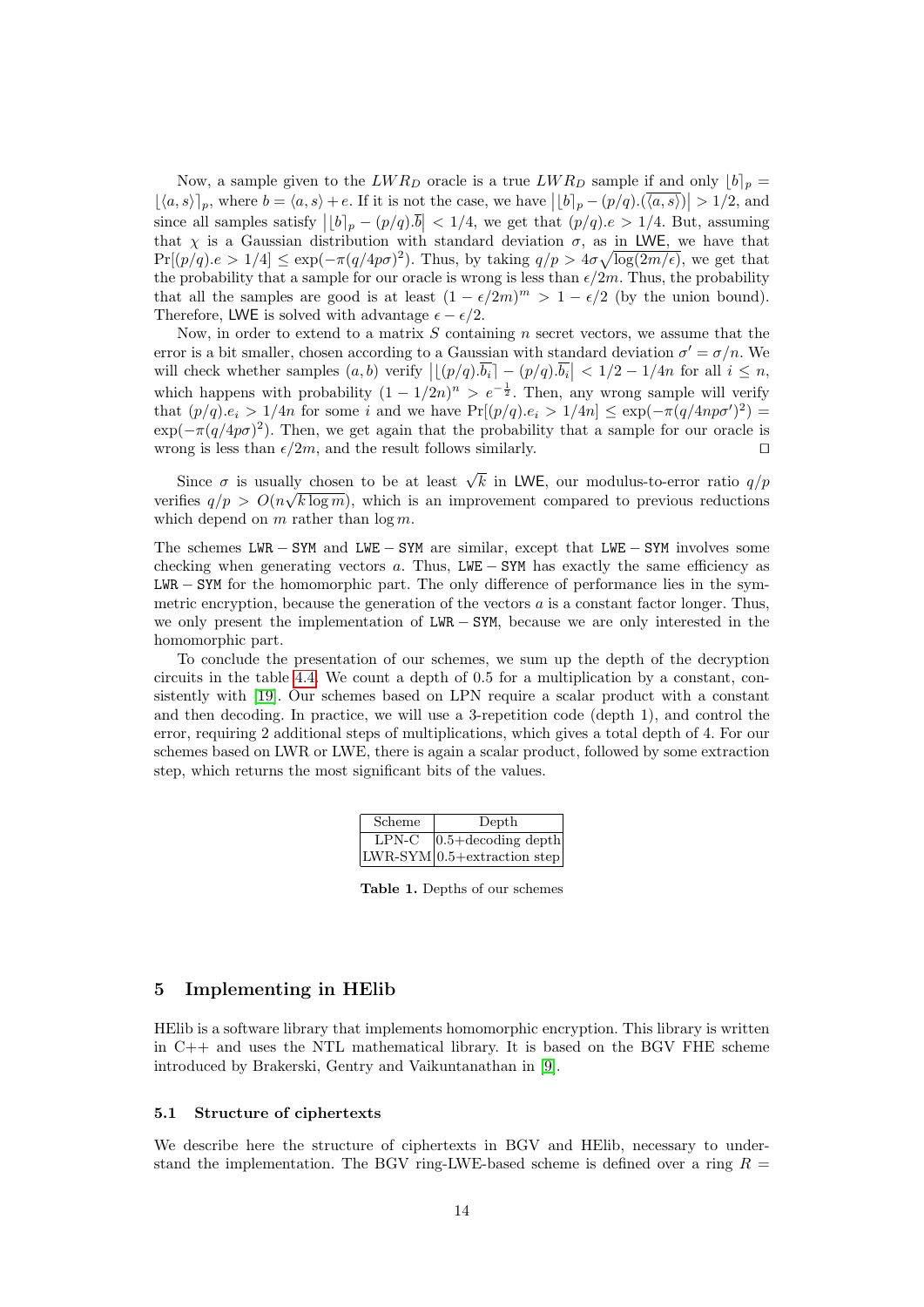$\mathbb{Z}[X]/(\phi_m(X))$ , where  $\phi_m(X)$  is the m-th cyclotomic polynomial. For an arbitrary integer modulus N, we denote the ring  $R_N = R/NR$ .

As implemented in HElib, the native plaintext space of the BGV cryptosystem is  $R_{p^r}$ for a prime power  $p^r$ . The scheme is parametrized by a sequence of decreasing moduli  $q_L, \ldots, q_0$ , and an "*i*-th level ciphertext" in the scheme is a vector  $c \in (R_{q_i})^2$ . Secret keys are elements  $s' \in R$  with small coefficients, and we denote  $s = (1, s') \in R^2$ . A level-i ciphertext  $c = (c_0, c_1)$  encrypts a plaintext element  $m \in R_{p^r}$  with respect to s if we have  $[\langle s,c\rangle]_{q_i} = [c_0 + s \cdot c_1]_{q_i} = m + p^r \cdot e$  in R, for small error term e. This error term grows with homomorphic operations of the cryptosystem, and switching from  $q_{i+1}$  to  $q_i$  is used to decrease the error term. In practice, HElib provides a routine for finding the smallest value of m allowing L levels of multiplication.

As observed by Smart and Vercauteren [\[34\]](#page-22-1), an element of the native plaintext space  $\alpha \in R_{p^r}$  can be viewed as encoding a vector of "plaintext slots" containing elements from some smaller ring extension of  $\mathbb{Z}_{p^r}$  via Chinese remaindering. In this way, a single arithmetic operation on  $\alpha$  corresponds to the same operation applied component-wise to all the slots. The number and the size of these slots depends on the factorization of  $\phi_m(X)$  modulo  $p^r$ (this size is the same for all slots). Addition and multiplications of ciphertexts act on the slots of the corresponding plaintext in parallel.

#### 5.2 Available functionalities

HElib provides the following ciphertext arithmetic functionalities:

- addition, subtraction and multiplication by another ciphertext,
- automorphisms (apply  $F(X) \to F(X^k)$ ),
- addition and multiplication by a constant.

However, these functionalities do not have the same cost in time, as well as in noise. Additions are fast compared to automorphisms or multiplications and operations with constants are fast compared to operations with ciphertexts. Concerning the noise management, multiplications are expensive compared to the other operations, except multiplication with constants whose cost is roughly half the one of a multiplication with a ciphertext. Thus, choices of implementation may have huge impact on the performance and the design of the implementation has to be made specifically for a homomorphic application.

We also used the function ExtractDigits, which performs the extraction of the mod  $p$  digits from a mod  $p^r$  ciphertext, in our implementation of the LWR – SYM scheme. This function has a quite long running time compared to the previously mentioned functionalities.

### 6 Implementation Description

We have implemented the homomorphic evaluation of the decryption of schemes  $LPN - C$ , RLPN – C, MLPN – C, LWR – SYM and RLWR – SYM using the homomorphic library HElib [\[23,](#page-21-20)[24\]](#page-21-21), which has already been used in several works about homomorphic evaluations of symmetric schemes [\[19,](#page-21-4)[28](#page-21-7)[,3\]](#page-20-0).

It is important to understand that moving values which are in a HE ciphertext is costly. Thus, when one wants to do operations on some values, it is better to put them into different HE ciphertexts. He can then pack several similar values in parallel in each ciphertext, and do several times the same computation at once.

For each version of the schemes, we made a bit-sliced implementation, where each digit of the plaintext, ciphertext and key are in different HE ciphertexts. The nature of HElib ciphertexts allows us then to put digits in "slots" and perform several computations in parallel. We also made a "fully-packed" implementation: each slot contains a fixed number of values  $(\varphi(m)/nslots)$ , number which depends on the parameters. This way, many computations can be done in parallel, leading to a very low running time per bit.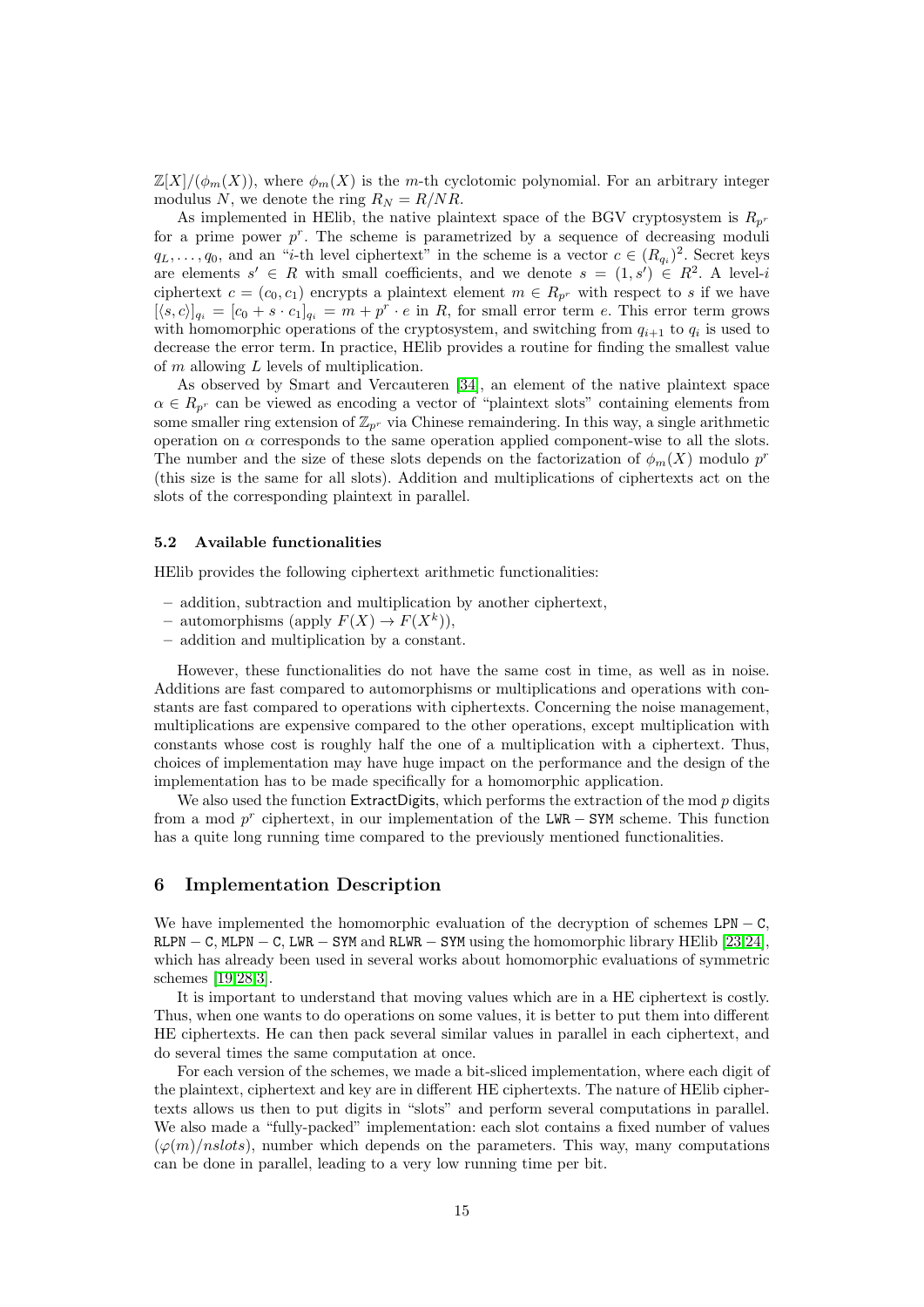In more details, we had to put the bits of the vector  $a$  and of the columns of the matrix S in different HE ciphertexts to compute the scalar product efficiently (and the same for polynomials  $a$  and  $S$  in ring versions). But packing allowed us to put one row of  $S$  in each HE ciphertext. Basically, there is a direct relation between packing and the fact that we can use the same vector  $a$  for several secrets in learning problems: we highly use this fact when parallelizing our computations.

In the bit-sliced version, each HE ciphertext contains a row of  $S$ , and the resulting symmetric ciphertext  $y$  is contained in only one HE ciphertext. In the fully-packed version, several vectors a are generated and encoded together in HE ciphertexts, one by slot, while each row of the symmetric key is encoded in only one slot. Again, the symmetric ciphertext  $y$  is contained in one HE ciphertext. Finally, ring versions are quite similar, except that the resulting ciphertext y is bigger and encoded in several HE ciphertexts.

One important optimization is that the symmetric ciphertext does not have to be encrypted as a HE ciphertext, as explained in subsection [3.2.](#page-6-0) One can just consider it as a constant. This approach reduces the computation time, since multiplication by a constant is less costly than a multiplication between two ciphertexts.

#### 6.1 Implementation of  $LPN - C$

In our implementation of LPN – C, we choose  $k = 512$  and  $\eta = 10^{-7}$ , as suggested in [subsec](#page-9-0)[tion 4.2,](#page-9-0) as concrete parameters, in order to get 80 bits of security. The blocksize, i.e. the number of secrets we can use for a single random vector a, depends on the HElib parameters. In the bit-sliced version, the block size is bounded by the number of slots, and in the fully-packed version, by the size of the slots.

As explained in [subsection 4.2,](#page-9-0) we used a 3-repetition code, preceded by three iterations of the delinearization steps. These transformations basically consist in multiplying ciphertexts between themself. We generated the indexes x and  $y$  used in the transformations randomly (this way, the degree of the values we get is high enough with high probability).

Bit-sliced. As we said, as soon as we want to combine bits together homomorphically, it is more efficient to encrypt them in different HE ciphertexts. Hence, since we basically want to compute a scalar product, we will encrypt each bit of the involved vectors in different HE ciphertexts. So, we have  $k$  ciphertexts to represent  $a$  and  $k$  ciphertexts to represent  $S$ . The parallel nature of HElib allows us to encrypt all the columns of  $S$  at the same time: each slot will correspond to a column (and will contain one bit). Thus, when computing the scalar product, we will get only one HE ciphertext containing the result, and each slot of this ciphertext will contain one computed scalar product.

Then, we want to decode a 3-repetition code on 3 repetitions of the LPN  $-$  C encryption. We have 3 HE ciphertexts and we compute a majority circuit on them. For each slot, it basically consists in computing the operation  $c_1c_2 + c_1c_3 + c_2c_3$ . At the end, we get only one HE ciphertext, which contains one bit per slot.

Fully-packed. In the fully-packed version, we take advantage of the fact that each slot of our HE ciphertexts contains elements in  $\mathbb{F}_{2^r}$ . Thus, instead of having only one bit in each slot, we can put as much as  $r$  bits into them. However, the main difficulty is that the values in the slots are considered as polynomials and operations on these values are not made bit-by-bit. There, we use the fact that LPN can be extended to several secrets.

So, we again have k ciphertexts for a and  $S$ . But now, each slot of a will contain a bit and each slot of  $S$  will contain  $r$  bits, where  $r$  is the size of the slots, or in other words, the degree of the underlying polynomials. Then, each slot of  $a$  is interpreted as a constant polynomial and the multiplication will then correspond to a bit-by-bit multiplication. The result of the scalar product is contained in one HE ciphertext and is also fully-packed, i.e. each slot contains r bits.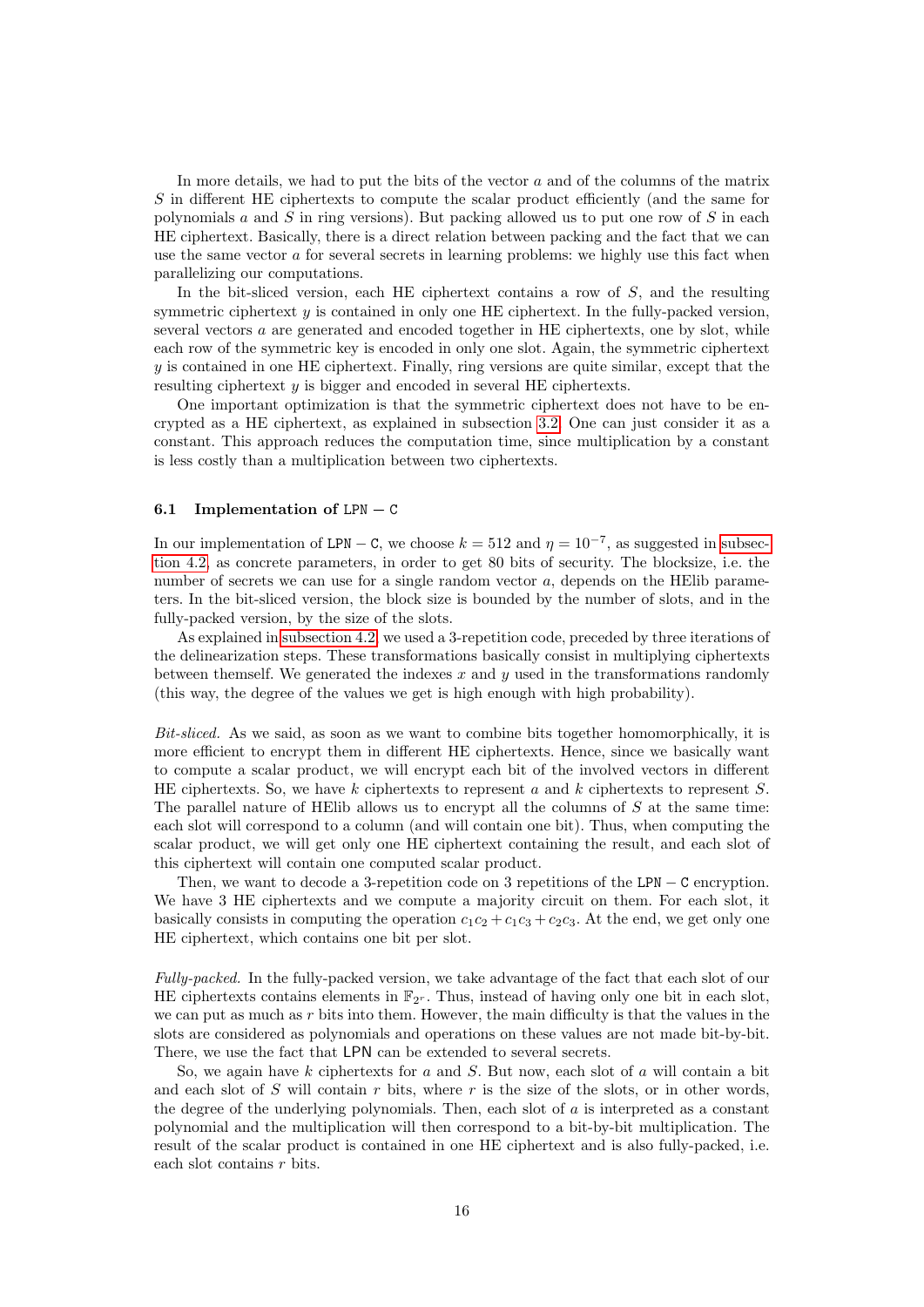However, the computation of the majority circuit on fully-packed HE ciphertexts does not work similarly, because multiplications will not be bit-by-bit. Thus, we use some unpacking technique described in [\[24\]](#page-21-21). In a nutshell, it consists in going through a normal basis representation and to consider the applications which give back a coefficient from a polynomial as linear functions. There, any of these linear functions is the composition of one of these linear function with a Frobenius automorphism. Since computing these Frobenius automorphisms is more efficient than directly applying all the linear functions, we improved a bit our performance.

This technique gives us back HE ciphertexts encrypted with only one bit by slot, so that we can compute our majority circuit on them. However, unpacking has a high cost, making the fully-packed version not so efficient.

#### 6.2 Implementation of LWR − SYM

The implementation is very similar to the one of  $LPN - C$ , except that no majority circuit is needed. We could have implemented the schemes with binary circuits, representing values in  $\mathbb{Z}_q$  bit by bit, but we choose to use the fact that HElib can handle plaintext space modulo  $m<sup>r</sup>$ : in our case,  $m = 2$ . Thus, the values modulo p are encoded directly modulo p and not bit by bit. The trickiest part is the rounding operation: since the values contained in the slots are already in  $\mathbb{Z}_q$ , we have to extract the most significant bits of all the values contained in the ciphertexts.

Fortunately, HElib already contains such a functionality, called ExtractDigits, but it has a huge cost. The function ExtractDigits returns  $r$  ciphertexts, where the  $i$ -th ciphertext contains the  $i$ -th digit of the integers contained in each slot of the input. The way this function works is described in [\[24\]](#page-21-21).

In our implementation of LWR – SYM, we choose  $k = 128$ . Based on parameters suggested in [\[17\]](#page-21-17), we always took  $p < \sqrt{q}$ . If we do not consider the extraction procedure, then best performances are given for the biggest values of  $q$  (which depend on the HElib parameters, a bit less than  $2^{32}$  in general). But the extraction procedure highly depends on q, and we give the best performance for smallest values of  $q$ .

#### 6.3 Implementation of ring operations

We implemented polynomial multiplications in two different ways: in a naive way, doing  $n^2$ multiplications for two polynomials of degree  $n$ , and via a Fourier transform, leading to a  $O(n \log n)$  number of multiplications.

Naive implementation The naive implementation of the ring version is quite similar to the standard version.  $a$  and  $S$  are still contained in  $k$  ciphertexts. The main difference is that, when multiplying  $a$  and  $S$ , the result is contained in  $k$  ciphertexts again. Thus, even if the ring version allows to encrypt more bits at the same time, the fact that the product  $a.S$  is encrypted in k ciphertexts leads to a high complexity. Furthermore, the number of multiplications is still  $n$  per bit, so the amortized running time is not really improved compared to the standard version.

Fourier tranform We present in [A](#page-22-2)ppendix A the Schönhage algorithm [\[33\]](#page-22-3) we used in order to compute the multiplication of polynomials in fields of characteristic 2 via Fourier transform (for more details, see [\[30\]](#page-21-22)).

The implementation is similar to the one of the naive algorithm: we implemented standard and ring versions. The main interest is that the number of multiplications for the multiplication via DFT is asymptotically smaller. However, with the concrete parameters we choose, the gain from using Fourier transforms is far from clear, compared to the naive multiplication of polynomials. This is not surprising, as Schönhage algorithm leads to a higher number of homomorphic multiplications with the parameters we choose, in spite of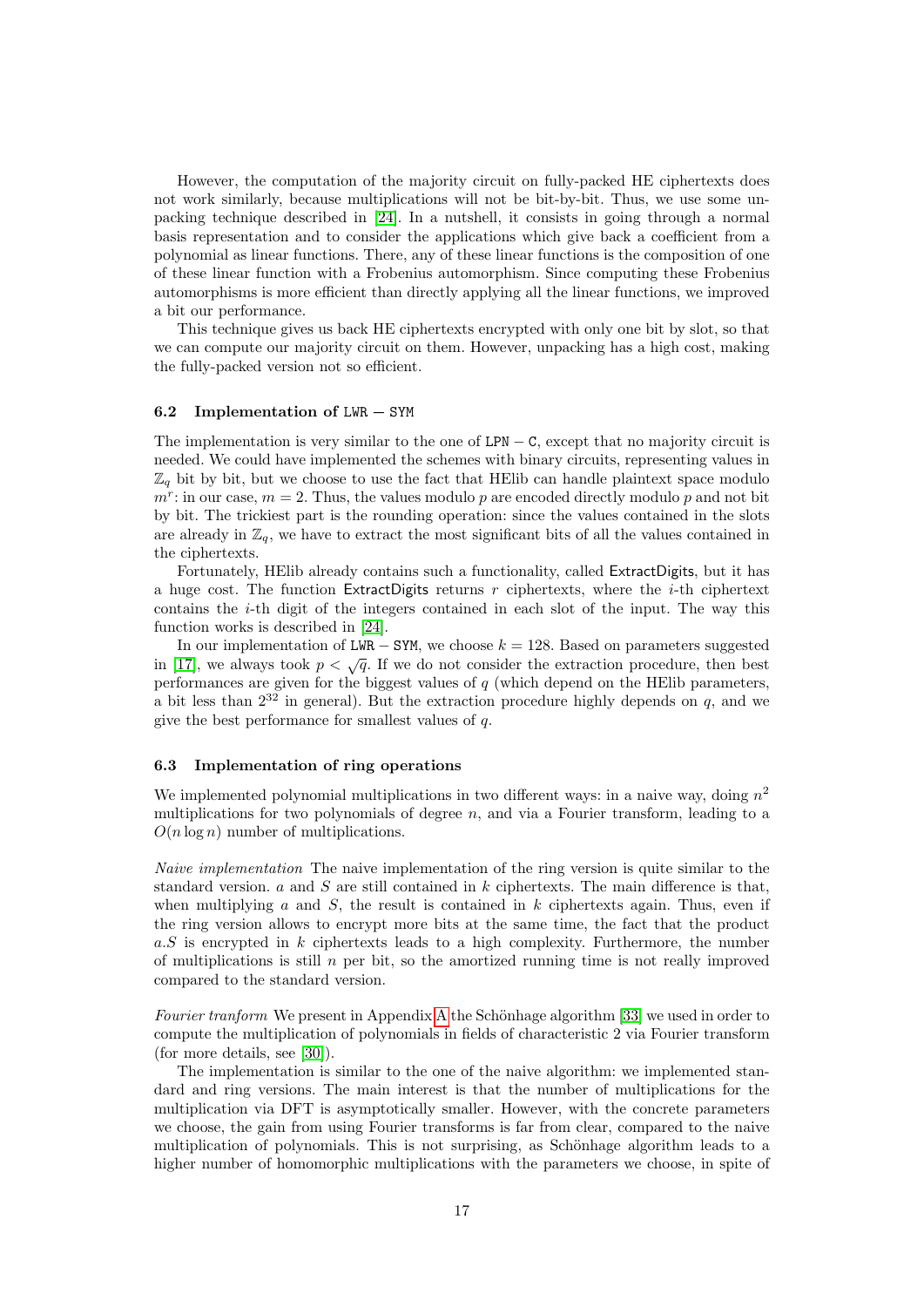a better asymptotic complexity. For example, for RLWR with polynomial  $X^{128} + 1$ , instead of  $128*128=16384$  multiplications in the usual method, we get  $27*54*54=78732$  multiplications, because we make 27 "small products". In the case of RLPN, instead of 512\*512=262144 multiplications, we get  $81*54*54=236196$  multiplications, which should be a bit more efficient. However, the massive use of homomorphic additions seems to compensate for this gain. We believe that the performance could be improved via Fourier transform, for example by computing small products also via Fourier transform, recursively.

#### 6.4 Implementation of the module version

We implemented the module version, i.e.  $MLPN - C$  scheme. The idea of using the module version was indeed an answer to the fact that the majority circuit does not work in the fully-packed version. In the module version, since the multiplications are seen as polynomial multiplications, the operations can be made on fully-packed ciphertexts.

More precisely, d is fixed by the size of the slots. Vectors  $a$  and  $S$  are encrypted in  $k$ ciphertexts, where each slot is full. Then, the result of a scalar product is a fully-packed ciphertext. The majority circuit is directly evaluated on fully-packed ciphertexts.

We remark that our operations are operated with underlying polynomials fixed by HElib. However, since these polynomials are irreducible modulo 2 and there is a homomorphism between all fields  $GF(2<sup>d</sup>)$ , we can pick any of these polynomials, while preserving the security.

# 7 Performance Analysis

In this section, we provide the performance we got from our implementation and compare to the literature. We run our test on a 4 years-old Mac, with Intel Core i7 running at 2.4GHz.

#### 7.1 HElib parameters and running times

We start by recalling the parameters that we used in HElib. These parameters follow from the number of levels needed by the computation and are directly computed by HElib routines, except L, that we have to provide, but we did several tests to find the smallest accepted value (the number of levels needed by HElib can differ from the theoretical one). They fix the number of slots and values in each slot that HE ciphertexts contain.

|                                  |              | m               | $ \varphi(m) $ nslots |
|----------------------------------|--------------|-----------------|-----------------------|
| LPN.                             | $.5^{\circ}$ | 4859 4704       | -168                  |
| LWR.                             |              | 3   4051   4050 | 81                    |
| $ LWR + extract 18 15709 15004 $ |              |                 | 682                   |

<span id="page-17-0"></span>Table 2. HElib parameters:  $L=$ number of levels,  $m=$ index of the underlying cyclotomic polynomial,  $\varphi(m)$ =dimension of the underlying ring, nslots=number of slots by ciphertext

We see in [Table 2](#page-17-0) that there are three kind of sets of parameters: those for LWR which are very low, those for LPN which are a bit higher, and those used for LWR with extraction, which are a lot higher. Indeed, the two steps of multiplications we do in LPN to add noise do not require bigger HElib parameters. Our schemes are a lot more flexible than other schemes from the literature, in the sense that they require drastically lower parameters.

[Table 3](#page-18-0) gives a summary of the performance of the different schemes we implemented in HElib. We see that the fully-packed version of the LWR scheme is the most efficient. However, one can consider that the form of the output is not processed enough, and this is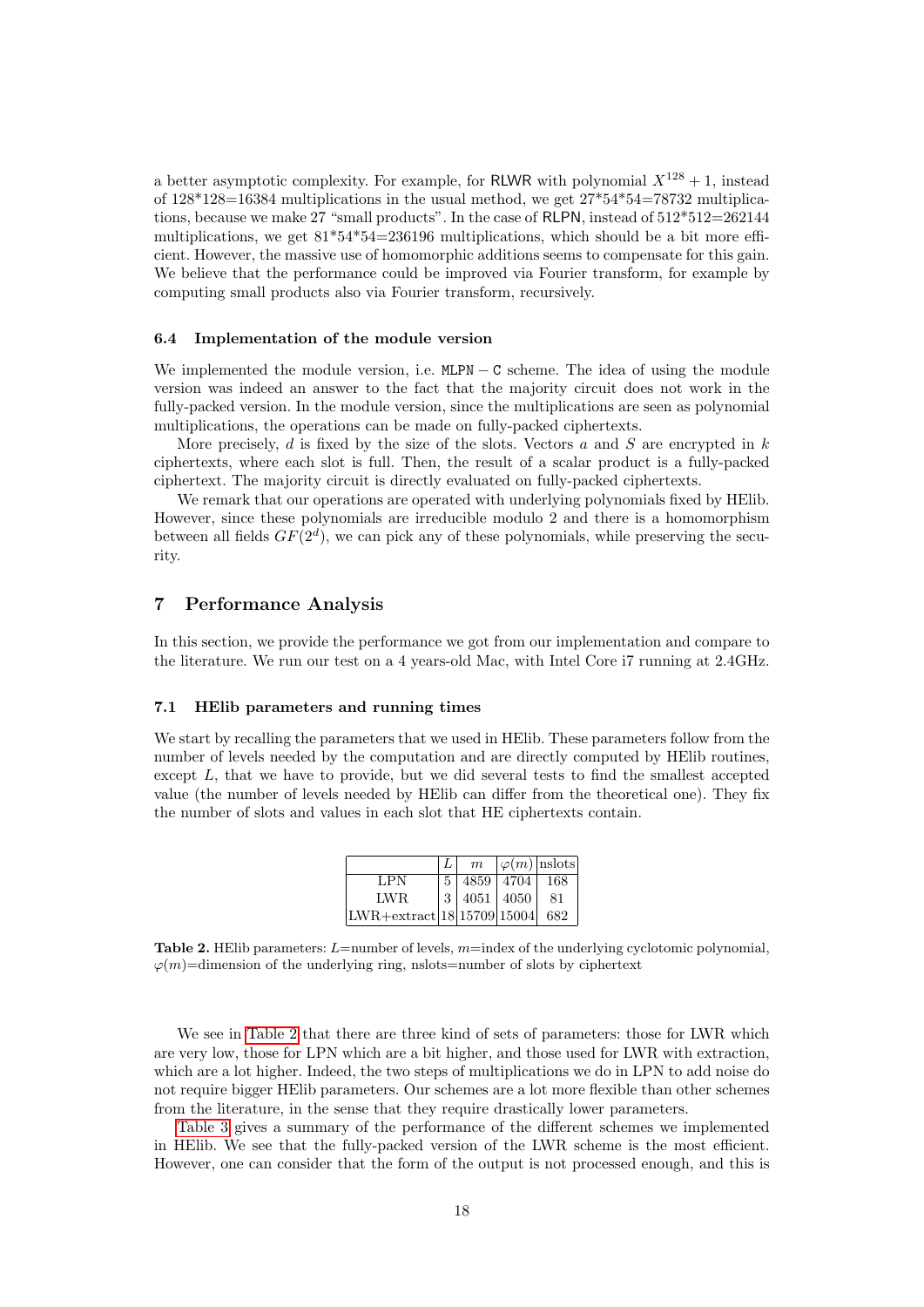| Implementations                       | total running time $(s)$ time $(ms)$ per bit |               |
|---------------------------------------|----------------------------------------------|---------------|
| $LPN - C$                             | 28                                           | 2.2           |
| $LPN - C$ fully-packed                | $24^*$                                       | $5^*$         |
| $RLPN - C$                            | 1300                                         | 15            |
| $RLPN - C$ fully-packed               | 14500 <sup>-1</sup>                          | $6^*$         |
| $MLPN - C$                            | 53                                           | 0.15          |
| $LWR - SYM$                           | 0.07                                         | 0.1~(8/25)    |
| $LWR - SYM +$ extraction              | 7.3                                          | 5.3 $(2/8)$   |
| $LWR - SYM$ fully-packed              | 0.05                                         | 0.0008(16/32) |
| $LWR - SYM$ fully-packed + extraction | 160                                          | 5.3(2/8)      |
| $RLWR - SYM$                          | 28                                           | 0.3(8/22)     |
| $RLWR - SYM + extraction$             | 1100                                         | 6.3(2/8)      |
| $RLWR - SYM$ fully-packed             | 31                                           | 0.0075(8/22)  |

<span id="page-18-0"></span>\* Running time without additional multiplication steps

Table 3. Total running time and running time by encoded bit of the homomorphic evaluation of the decryption circuit of our schemes (in parenthesis, for LWR, values of  $\log p$  and  $\log q$ )

why we also provide the running time of the extracted version of the LWR scheme, achieving a total processing of the data.

The schemes based on LWR can have running time down to less than a microsecond per bit. Their total running time is less than a second for standard version and around 25 seconds for ring versions. However, when used with an additional extraction phase, the running time is of the order of few milliseconds per bit and few seconds in total. The LPN-based have running times similar to the one of LWR with extraction. But the best performance is achieved by  $MLPN - C$ , with around 0.15 millisecond per bit and less than a minute in total as running time.

For completeness, we also provide in [Table 4](#page-18-1) the setting performance we got. In the context of the application we presented in [subsection 3.2,](#page-6-0) there is first a (public and offline) phase where the parameters are fixed and the key is homomorphically encrypted. Then, there is a second (online) phase performed by the cloud when receiving the messages, and consisting in the evaluation of the decryption circuit. We do not consider here client side operations, since they are not homomorphic (and thus a lot faster).

| Implementations                          |     | HElib setting $(s)$ Key encryption $(s)$ |
|------------------------------------------|-----|------------------------------------------|
| $LPN - C$                                | 0.8 | 9                                        |
| $LPN - C$ fully-packed                   | 0.7 | 10                                       |
| $RLPN - C$                               | 0.8 | 10                                       |
| $RLPN - C$ fully-packed                  | 0.7 | 12                                       |
| $MLPN - C$                               | 0.6 | 0.4                                      |
| $LWR - SYM$                              | 4.5 | $\overline{2}$                           |
| $LWR +$ extraction                       | 32  | 18                                       |
| $LWR - SYM$ fully-packed                 | 5.5 |                                          |
| $LWR - SYM$ fully-packed $+$ extraction  | 28  | 19                                       |
| $RLWR - SYM$                             | 5.1 | $\overline{2}$                           |
| $RLWR + extraction$                      | 32  | 18                                       |
| $RLWR - SYM$ fully-packed                | 5   | 4                                        |
| $RLWR - SYM$ fully-packed $+$ extraction | 28  | 19                                       |

<span id="page-18-1"></span>Table 4. Running time of the offline part of the protocol: HElib settings and homomorphic encryption of the symmetric key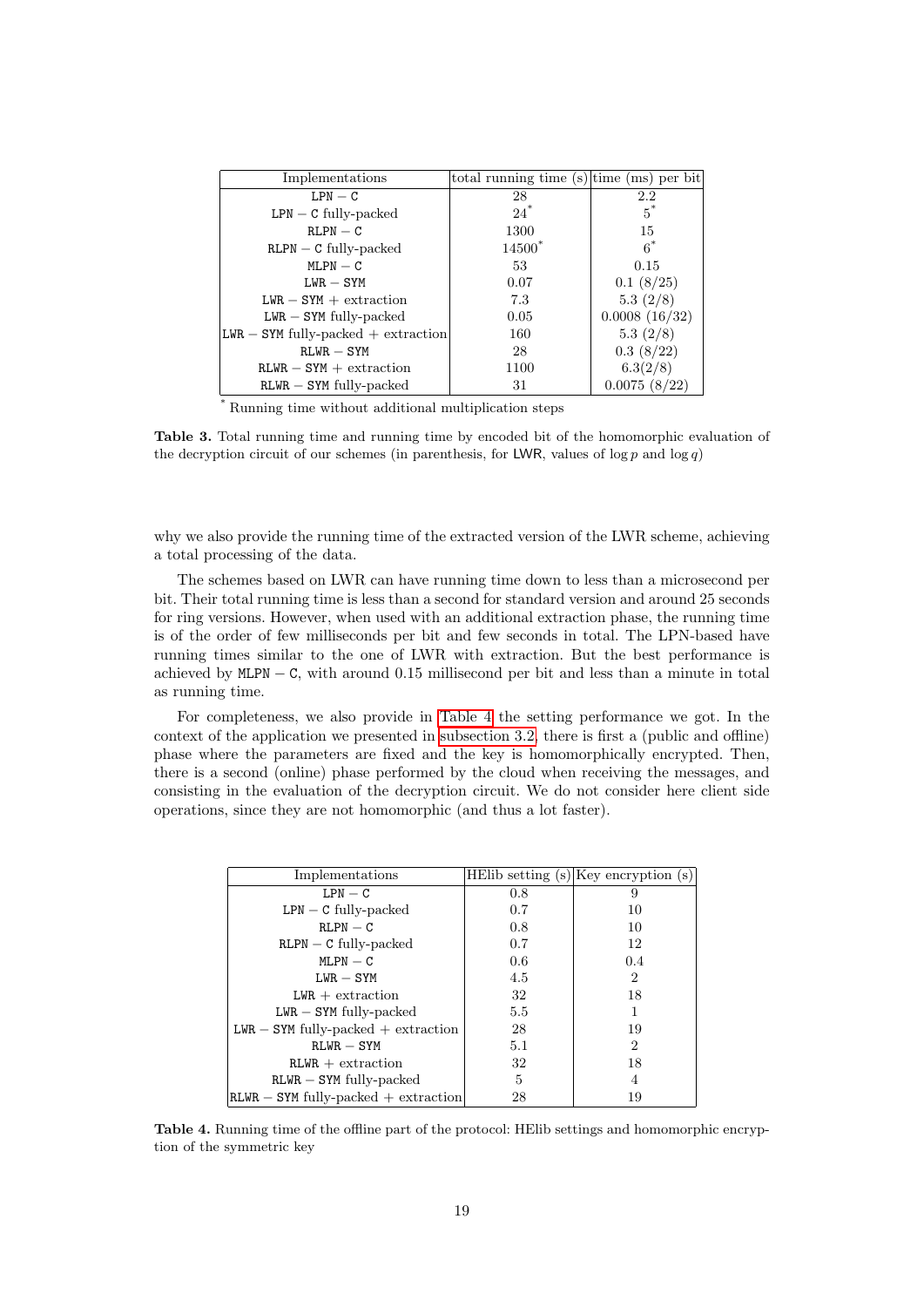Performance of these steps are quite rare in the literature. [\[19\]](#page-21-4) announces a setting time of around 1.5 minutes. Our setting time is a lot smaller, since our parameters are. The less efficient step in our approach is the homomorphic encryption of the symmetric key, which is usually quite big for lattices, but this step can be done offline, before sending any data. Finally, as we already noticed, the random vector a does not have to be considered as a part of the symmetric ciphertext and does not have to be homomorphically encrypted, which leads to very low online running time.

#### 7.2 Comparison to other works

We give in [Table 5](#page-19-0) a comparison of the performance of our different schemes with the literature. The symmetric schemes we compare with are AES [\[19\]](#page-21-4) and LowMC [\[3\]](#page-20-0). We chose to compare with the results of [\[19](#page-21-4)[,3\]](#page-20-0) because they are the most efficient so far and also implemented in HElib. We do not include the performance of [\[11\]](#page-21-2) since the ciphers are very slow. In addition, both performance are really recent: AES performance has been updated in 2015, and LowMC has been presented in 2015. We chose a homomorphic encryption security level of 80 for compatibility with these works.

While both encryption and decryption were performed for AES, only encryption performance were given concerning LowMC (decryption performance might be slower, as explained in [\[19\]](#page-21-4)). However, evaluating encryption could also be meaningful, depending on the mode of operation used (for example in counter mode). We believe that the performance of the encryption of our schemes should be very similar to the one of decryption, since the operations which are computed are basically the same.

LowMC had so far achieved the best performance for our problem (around 3 milliseconds per bit). However, it is a very recent block cipher, whose security has already been questioned [\[13,](#page-21-5)[14\]](#page-21-6). We believe that the fact that our schemes come with a proof is another advantage compared to usual block ciphers.

|                              | total running time $(s)$ time $(ms)$ per bit |        |
|------------------------------|----------------------------------------------|--------|
| $ AES - 128$ encryption [19] | 245                                          | 16     |
| $AES - 128$ decryption[19]   | 394                                          | 26     |
| LowMC $[3]$                  | 506                                          | 3.3    |
| $LPN - C$                    | 28                                           | 2.2    |
| $MLPN - C$                   | 53                                           | 0.15   |
| $LWR - SYM + extract$        | 7.3                                          | 5.3    |
| $LWR - SYM$ fp               | 0.05                                         | 0.0008 |

<span id="page-19-0"></span>Table 5. Comparison of our performance with the literature

One can see that our schemes are a lot more flexible: the total running time of a homomorphic evaluation is roughly one order of magnitude faster. The parameters required by our scheme are very small, because their multiplicative depth is very small. Furthermore, their good performance can extend to bigger parameters: since increasing the size of the parameters allows to pack more bits into the ciphertext, the per bit running time does not grow very fast. As en example, evaluating LPN − C with a maximum given level of 18 in HElib (which is bigger than for example, the bound used for LowMC) instead of 5, i.e. leaving 13 levels of multiplications before bootstrapping gets necessary, leads to a per bite running time of 5.3ms. Thus, we considered that measuring performance with the smallest parameters allowed by our schemes was relevant.

The amortized cost per bit in our scheme based on LWR is extremely low, four orders of magnitude lower than the best cost achieved so far. However, one can consider that the extraction of the bits should be counted in the evaluation time, as computations on the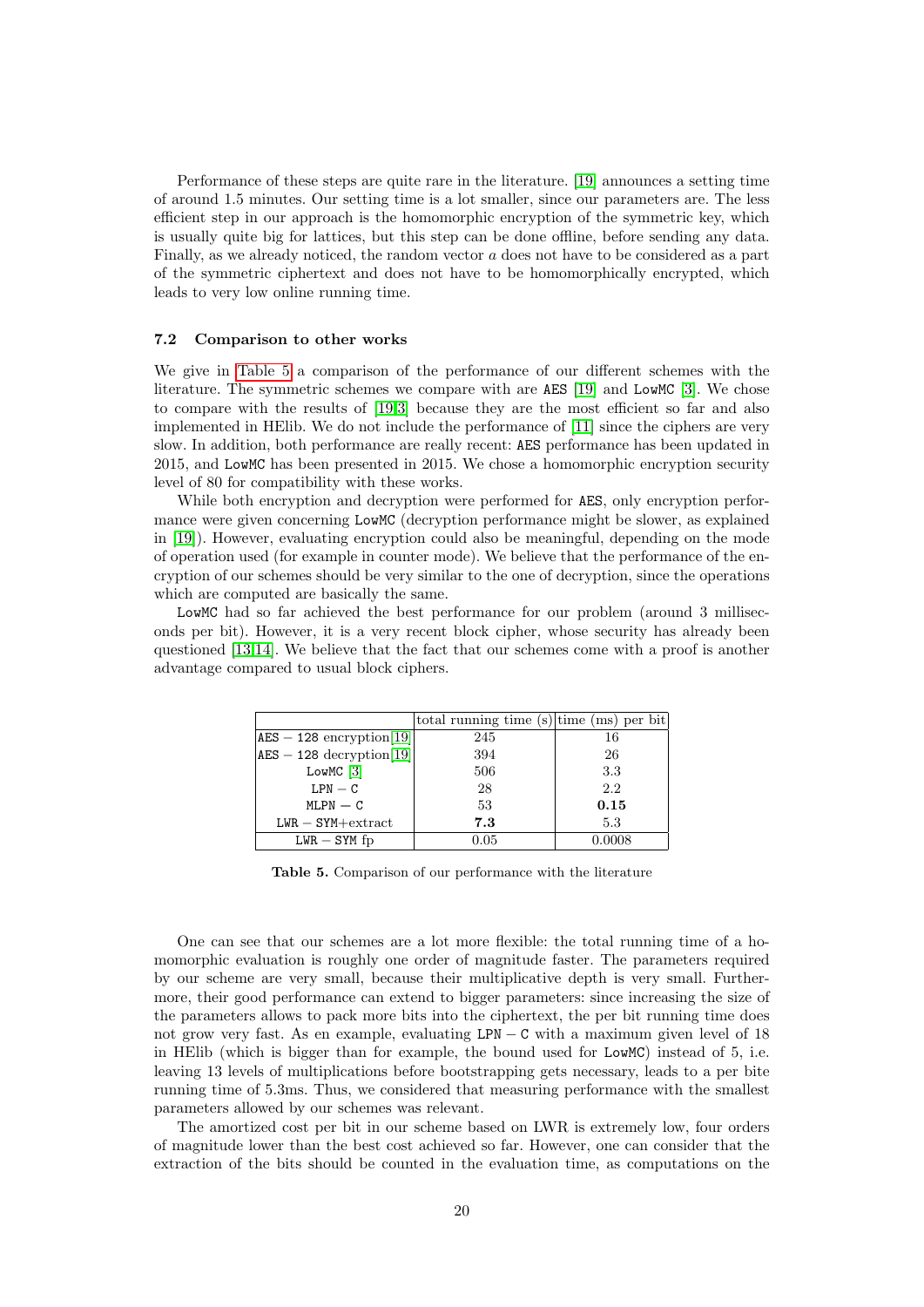ciphertext after the evaluation would often need to do this step. We see that even with the additional step of extraction, our scheme is still competitive with the best schemes in the literature. Still, as the extraction step could be included in the bootstrapping that most real-world application would make after the homomorphic evaluation, we consider that our timings without extraction are meaningful.

Finally, as we said, we would suggest to use the scheme MLPN − C, which has the shortest amortized running time, has reasonable total running time and returns ciphertexts on which we can directly compute. These results clearly show the interest of using lattice-based symmetric schemes in order to get efficient homomorphic evaluation.

## 8 Conclusion

Designing FHE-friendly symmetric encryption scheme is an interesting question when trying to make homomorphic encryption practical. Our work provides a new approach, based on lattices, which appears to be the most efficient so far.

Our experiments show that the schemes we presented are competitive with previous propositions. Contrary to other works, which consider block ciphers or stream ciphers, our schemes are provably secure, under some hardness hypotheses. In addition, they are a lot more flexible, in the sense that they require smaller parameters and thus, have drastically lower total running time. We have also shown that encryption schemes with arbitrary shallow decryption circuits are possible, since our LWR scheme has arguably depth zero.

Nonetheless, there is still room for improvement. First, the way the schemes have been implemented in HElib might be optimized, especially the Fourier transform used in the ring versions of the schemes. Parallel computation, which seems a natural assumption for a cloud service, would also lead to drastically faster performance, since the main computation contained in our schemes is a scalar product. Furthermore, one could also design a FHE scheme more "LWR-friendly", which would in particular allow an easy extraction of the most significant bits, which is the main bottleneck to the performance of our LWR scheme in HElib.

### References

- <span id="page-20-4"></span>1. Akavia, A., Bogdanov, A., Guo, S., Kamath, A., Rosen, A.: Candidate weak pseudorandom functions in AC0◦MOD2. In: Innovations in Theoretical Computer Science, ITCS'14, Princeton, NJ, USA, January 12-14, 2014. (2014) 251–260
- <span id="page-20-2"></span>2. Albrecht, M.R., Cid, C., Faugère, J., Fitzpatrick, R., Perret, L.: Algebraic algorithms for LWE problems. IACR Cryptology ePrint Archive 2014 (2014) 1018
- <span id="page-20-0"></span>3. Albrecht, M.R., Rechberger, C., Schneider, T., Tiessen, T., Zohner, M.: Ciphers for MPC and FHE. In Oswald, E., Fischlin, M., eds.: EUROCRYPT 2015, Part I. Volume 9056 of LNCS., Springer, Heidelberg (April 2015) 430–454
- <span id="page-20-6"></span>4. Alwen, J., Krenn, S., Pietrzak, K., Wichs, D.: Learning with rounding, revisited - new reduction, properties and applications. In Canetti, R., Garay, J.A., eds.: CRYPTO 2013, Part I. Volume 8042 of LNCS., Springer, Heidelberg (August 2013) 57–74
- <span id="page-20-3"></span>5. Applebaum, B.: Cryptographic hardness of random local functions - survey. Electronic Colloquium on Computational Complexity (ECCC) 22 (2015) 27
- <span id="page-20-1"></span>6. Arora, S., Ge, R.: New algorithms for learning in presence of errors. In Aceto, L., Henzinger, M., Sgall, J., eds.: ICALP 2011, Part I. Volume 6755 of LNCS., Springer, Heidelberg (July 2011) 403–415
- <span id="page-20-5"></span>7. Banerjee, A., Peikert, C., Rosen, A.: Pseudorandom functions and lattices. In Pointcheval, D., Johansson, T., eds.: EUROCRYPT 2012. Volume 7237 of LNCS., Springer, Heidelberg (April 2012) 719–737
- <span id="page-20-7"></span>8. Bardet, M., Faugère, J.C., Salvy, B.: On the complexity of gröbner basis computation of semiregular overdetermined algebraic equations. In: International Conference on Polynomial System Solving - ICPSS. (November 2004) 71 –75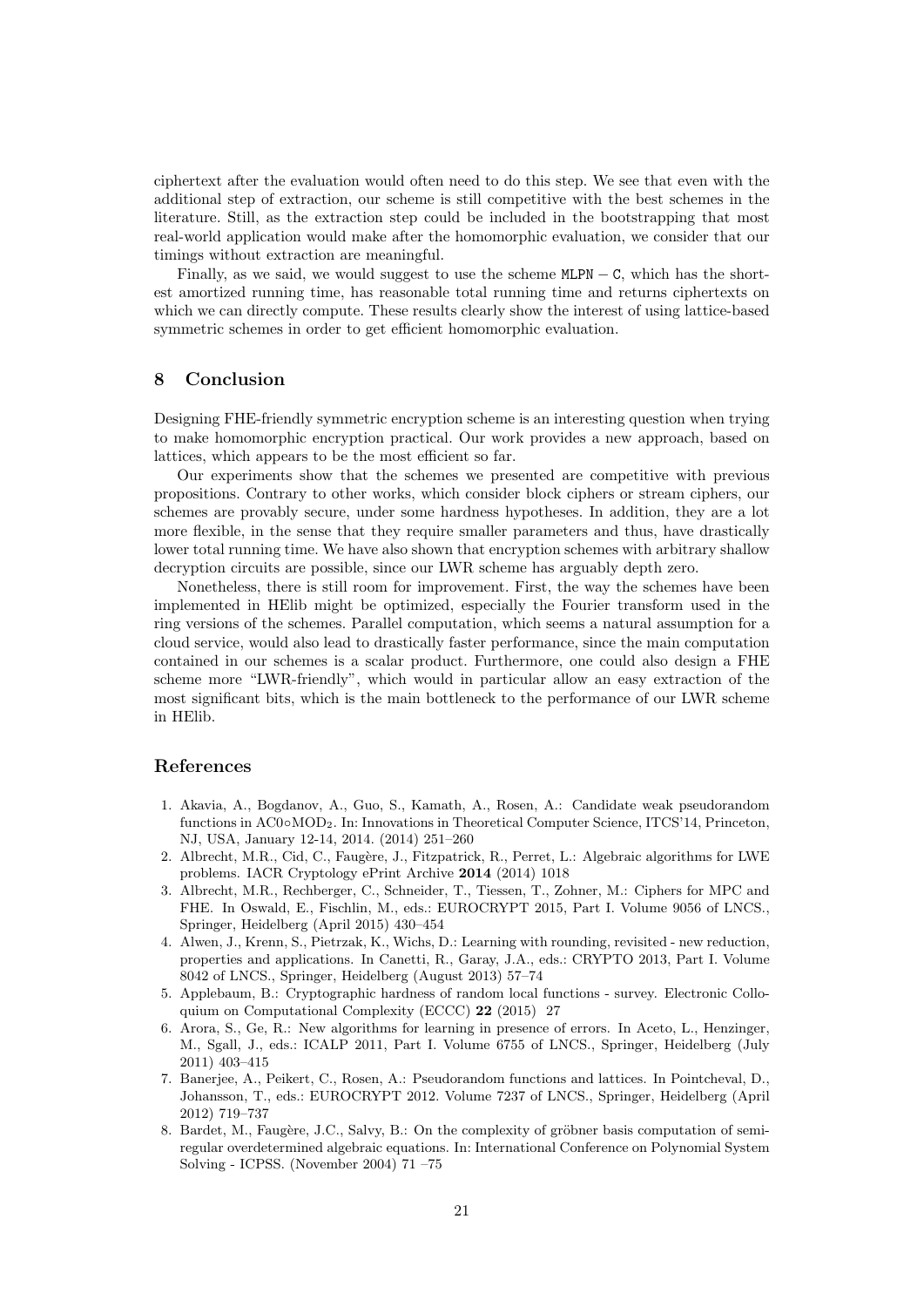- <span id="page-21-19"></span>9. Brakerski, Z., Gentry, C., Vaikuntanathan, V.: (leveled) fully homomorphic encryption without bootstrapping. In Goldwasser, S., ed.: ITCS 2012, ACM (January 2012) 309–325
- <span id="page-21-15"></span>10. Brakerski, Z., Vaikuntanathan, V.: Efficient fully homomorphic encryption from (standard) LWE. In Ostrovsky, R., ed.: 52nd FOCS, IEEE Computer Society Press (October 2011) 97–106
- <span id="page-21-2"></span>11. Canteaut, A., Carpov, S., Fontaine, C., Lepoint, T., Naya-Plasencia, M., Paillier, P., Sirdey, R.: How to compress homomorphic ciphertexts. IACR Cryptology ePrint Archive 2015 (2015) 113
- <span id="page-21-8"></span>12. Cheon, J.H., Coron, J.S., Kim, J., Lee, M.S., Lepoint, T., Tibouchi, M., Yun, A.: Batch fully homomorphic encryption over the integers. In Johansson, T., Nguyen, P.Q., eds.: EURO-CRYPT 2013. Volume 7881 of LNCS., Springer, Heidelberg (May 2013) 315–335
- <span id="page-21-5"></span>13. Dinur, I., Liu, Y., Meier, W., Wang, Q.: Optimized interpolation attacks on lowmc. Cryptology ePrint Archive, Report 2015/418 (2015) <http://eprint.iacr.org/>.
- <span id="page-21-6"></span>14. Dobraunig, C., Eichlseder, M., Mendel, F.: Higher-order cryptanalysis of lowmc. Cryptology ePrint Archive, Report 2015/407 (2015) <http://eprint.iacr.org/>.
- <span id="page-21-9"></span>15. Doroz, Y., Hu, Y., Sunar, B.: Homomorphic AES evaluation using NTRU. Cryptology ePrint Archive, Report 2014/039 (2014) <http://eprint.iacr.org/2014/039>.
- <span id="page-21-11"></span>16. Doröz, Y., Shahverdi, A., Eisenbarth, T., Sunar, B.: Toward practical homomorphic evaluation of block ciphers using prince. In Böhme, R., Brenner, M., Moore, T., Smith, M., eds.: FC 2014 Workshops. Volume 8438 of LNCS., Springer, Heidelberg (March 2014) 208–220
- <span id="page-21-17"></span>17. Duc, A., Tram`er, F., Vaudenay, S.: Better algorithms for LWE and LWR. In Oswald, E., Fischlin, M., eds.: EUROCRYPT 2015, Part I. Volume 9056 of LNCS., Springer, Heidelberg (April 2015) 173–202
- <span id="page-21-0"></span>18. Gentry, C.: Fully homomorphic encryption using ideal lattices. In Mitzenmacher, M., ed.: 41st ACM STOC, ACM Press (May / June 2009) 169–178
- <span id="page-21-4"></span>19. Gentry, C., Halevi, S., Smart, N.P.: Homomorphic evaluation of the AES circuit. In Safavi-Naini, R., Canetti, R., eds.: CRYPTO 2012. Volume 7417 of LNCS., Springer, Heidelberg (August 2012) 850–867
- <span id="page-21-3"></span>20. Gilbert, H., Robshaw, M.J.B., Seurin, Y.: How to encrypt with the LPN problem. In Aceto, L., Damgård, I., Goldberg, L.A., Halldórsson, M.M., Ingólfsdóttir, A., Walukiewicz, I., eds.: ICALP 2008, Part II. Volume 5126 of LNCS., Springer, Heidelberg (July 2008) 679–690
- <span id="page-21-12"></span>21. Goldwasser, S., Gutfreund, D., Healy, A., Kaufman, T., Rothblum, G.N.: Verifying and decoding in constant depth. In Johnson, D.S., Feige, U., eds.: 39th ACM STOC, ACM Press (June 2007) 440–449
- <span id="page-21-18"></span>22. Guo, Q., Johansson, T., Löndahl, C.: Solving LPN using covering codes. In Sarkar, P., Iwata, T., eds.: ASIACRYPT 2014, Part I. Volume 8873 of LNCS., Springer, Heidelberg (December 2014) 1–20
- <span id="page-21-20"></span>23. Halevi, S., Shoup, V.: Algorithms in HElib. In Garay, J.A., Gennaro, R., eds.: CRYPTO 2014, Part I. Volume 8616 of LNCS., Springer, Heidelberg (August 2014) 554–571
- <span id="page-21-21"></span>24. Halevi, S., Shoup, V.: Bootstrapping for HElib. In Oswald, E., Fischlin, M., eds.: EURO-CRYPT 2015, Part I. Volume 9056 of LNCS., Springer, Heidelberg (April 2015) 641–670
- <span id="page-21-16"></span>25. Langlois, A., Stehl´e, D.: Worst-case to average-case reductions for module lattices. Des. Codes Cryptography 75(3) (2015) 565–599
- <span id="page-21-10"></span>26. Lepoint, T., Naehrig, M.: A comparison of the homomorphic encryption schemes FV and YASHE. In Pointcheval, D., Vergnaud, D., eds.: AFRICACRYPT 14. Volume 8469 of LNCS., Springer, Heidelberg (May 2014) 318–335
- <span id="page-21-14"></span>27. Lyubashevsky, V., Peikert, C., Regev, O.: A toolkit for ring-LWE cryptography. In Johansson, T., Nguyen, P.Q., eds.: EUROCRYPT 2013. Volume 7881 of LNCS., Springer, Heidelberg (May 2013) 35–54
- <span id="page-21-7"></span>28. Mella, S., Susella, R.: On the homomorphic computation of symmetric cryptographic primitives. In Stam, M., ed.: IMA Int. Conf. Volume 8308 of Lecture Notes in Computer Science., Springer (2013) 28–44
- <span id="page-21-1"></span>29. Naehrig, M., Lauter, K., Vaikuntanathan, V.: Can homomorphic encryption be practical? In: Proceedings of the 3rd ACM Workshop on Cloud Computing Security Workshop. CCSW '11, New York, NY, USA, ACM (2011) 113–124
- <span id="page-21-22"></span>30. Pospelov, A.: Faster polynomial multiplication via discrete fourier transforms. In: Computer Science - Theory and Applications - 6th International Computer Science Symposium in Russia, CSR 2011. (2011) 91–104
- <span id="page-21-13"></span>31. Regev, O.: On lattices, learning with errors, random linear codes, and cryptography. In Gabow, H.N., Fagin, R., eds.: 37th ACM STOC, ACM Press (May 2005) 84–93